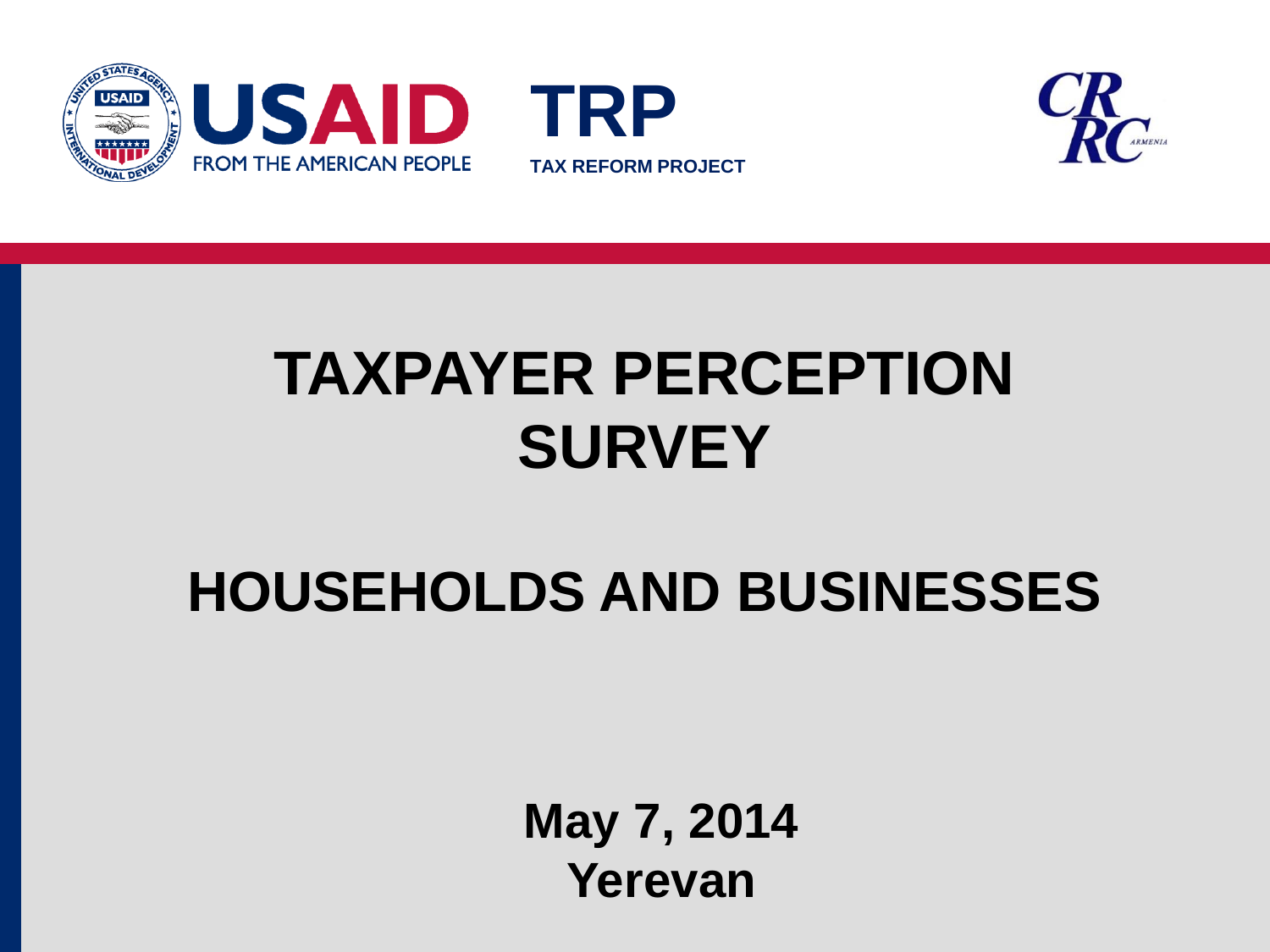

### **OBJECTIVES**

- **Identify attitudes of general public and business community toward the tax authorities**
- **Facilitate an improved public-private discourse and help develop effective and efficient tax policies and tax administration**
- **Raise awareness of tax policy and tax administration related issues in Armenia**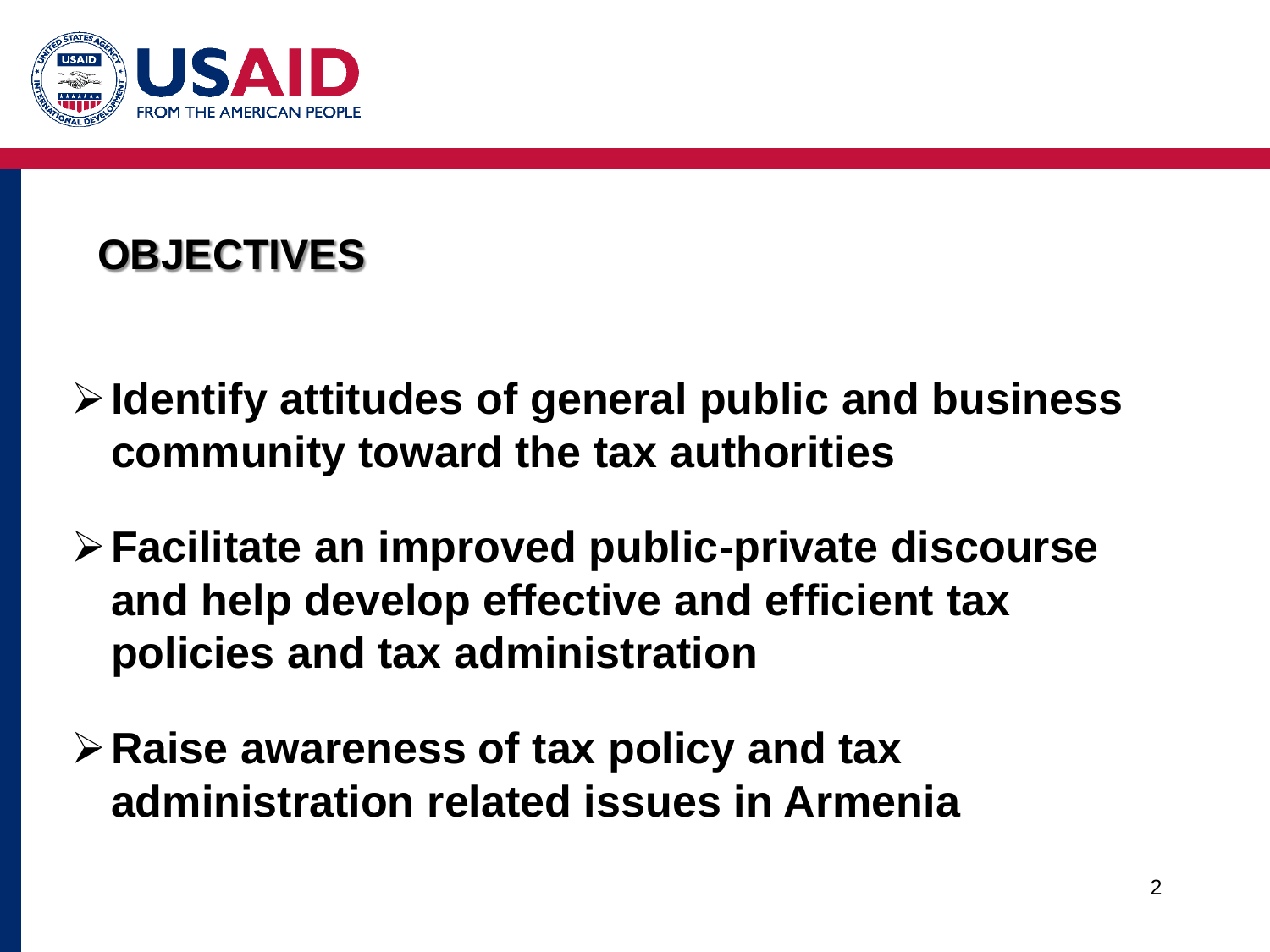

### **CONTENT**

- $\triangleright$  Survey methodology
- What do Armenians know about taxes?
- $\triangleright$  Is the tax burden heavy in Armenia?
- $\triangleright$  Do Armenians comply with the Tax Laws?
- $\triangleright$  How willing are taxpayers to pay taxes?
- Do taxpayers trust state authorities?
- $\triangleright$  Corruption perceptions
- $\triangleright$  Is the Armenian tax system predictable?
- $\triangleright$  How useful are the activities of tax authorities?
- $\triangleright$  Are Armenians proud to pay taxes?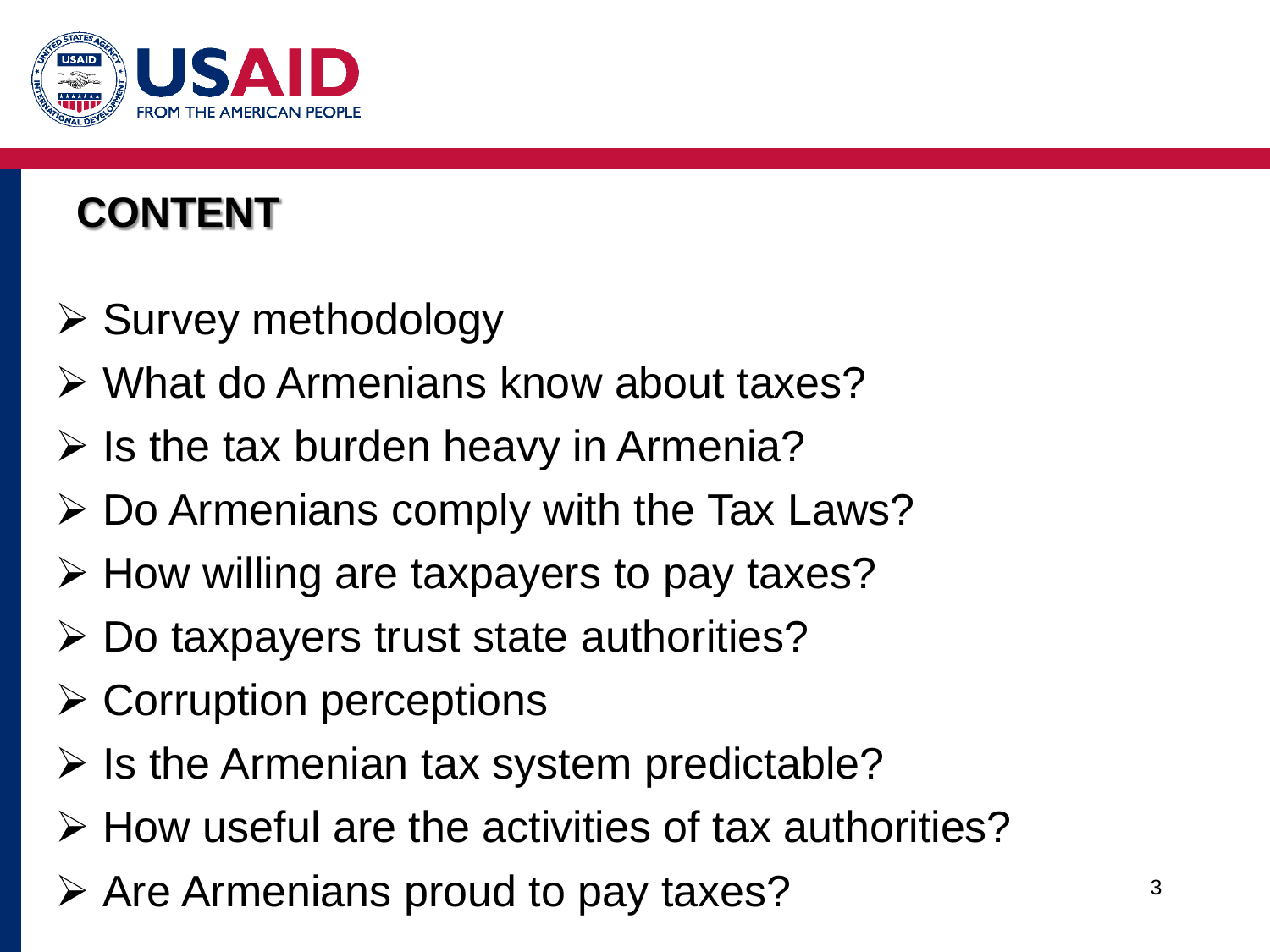

### **SURVEY METHODOLOGY**

### **Households (HH)**

### **Sampling**

- Interviewed: 1,448 households
- Sampling method: Multistage stratified clusterization by marz and type of settlement (Yerevan, other urban and rural), proportional to the number of households
- Sampling frame: List of household addresses provided by the "Armenian Electricity Network" CJSC
- **Data collection tools:** Standardized face-to-face questionnaire and show cards
- **Data collection mood:** Face-to-face interviews
- **Field work period:** November-December, 2013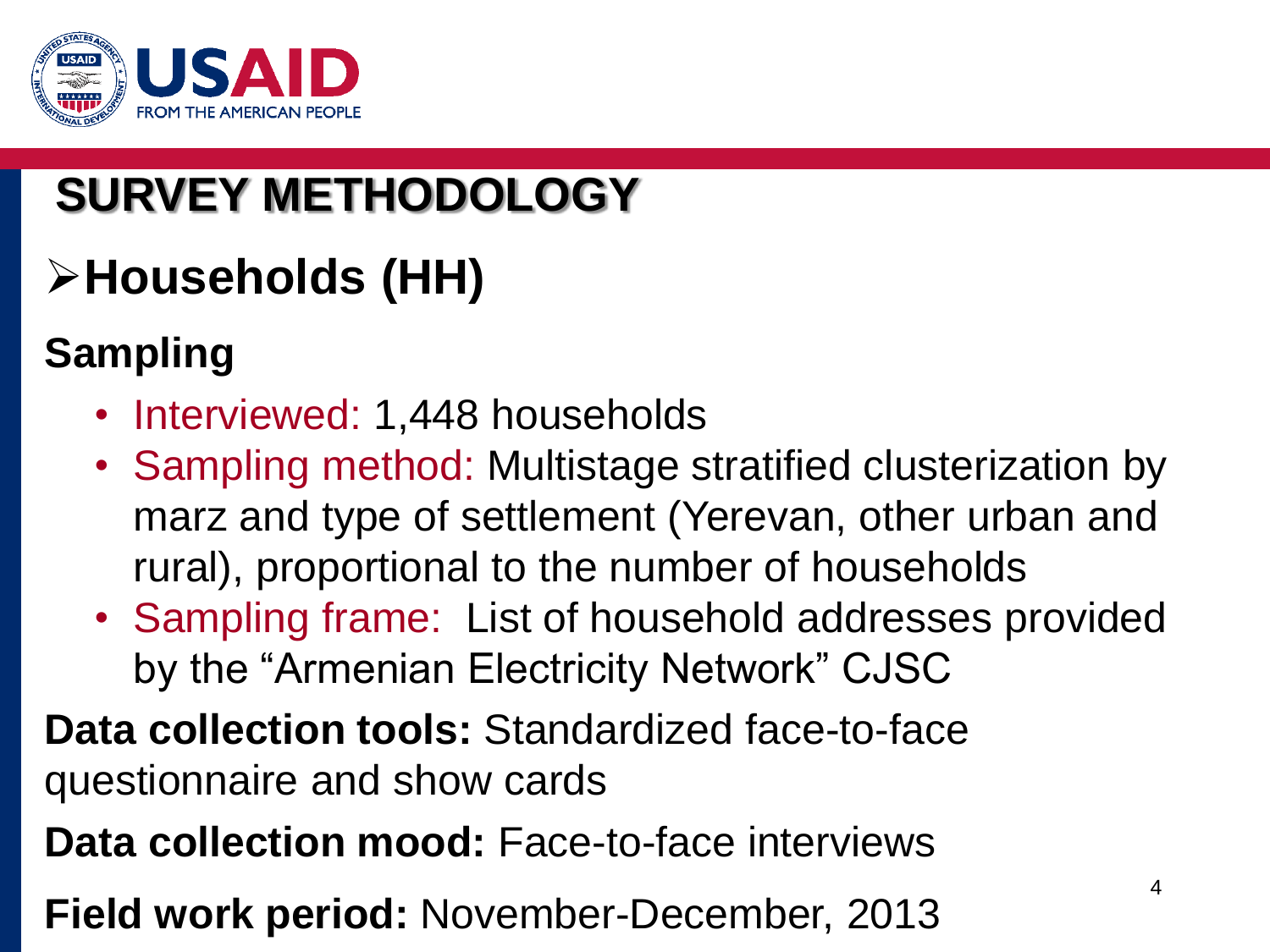

### **SURVEY METHODOLOGY**

### **Tax paying organizations and sole proprietors survey (Businesses)**

### **Sampling**

- Sample size: 400 tax paying organizations
- Sampling method: Stratification by marz and annual turnover
- Sampling frame: The list of tax paying organizations and sole proprietors provided by the State Revenue Committee – 63,625 legal and physical entities
- Respondents: Managers/owners

**Data collection tools:** Standardized questionnaire and show cards

**Data collection mode:** Face-to-face interviews

**Field work period:** November-December, 2013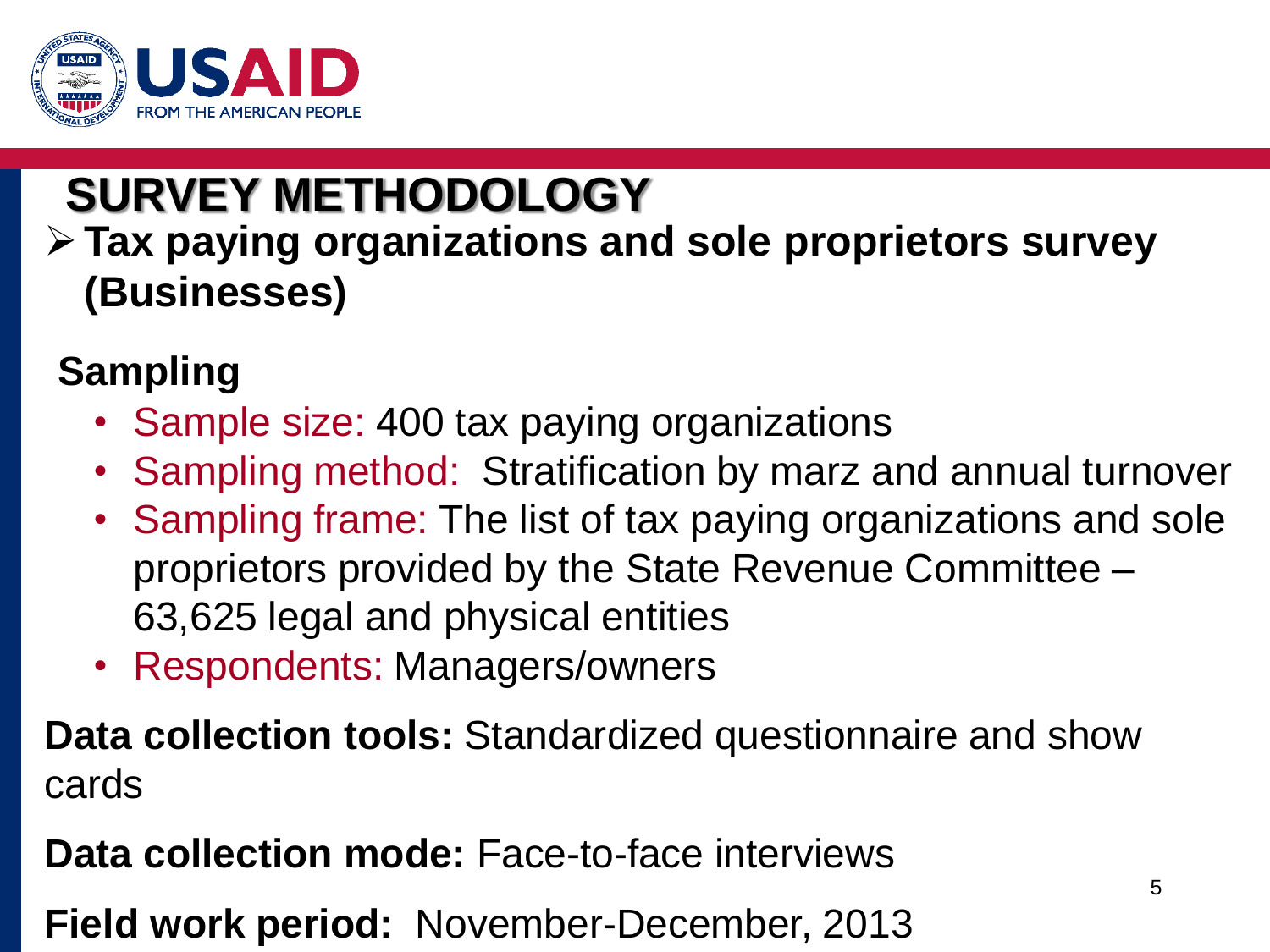

### WHAT DO ARMENIANS KNOW ABOUT TAXES?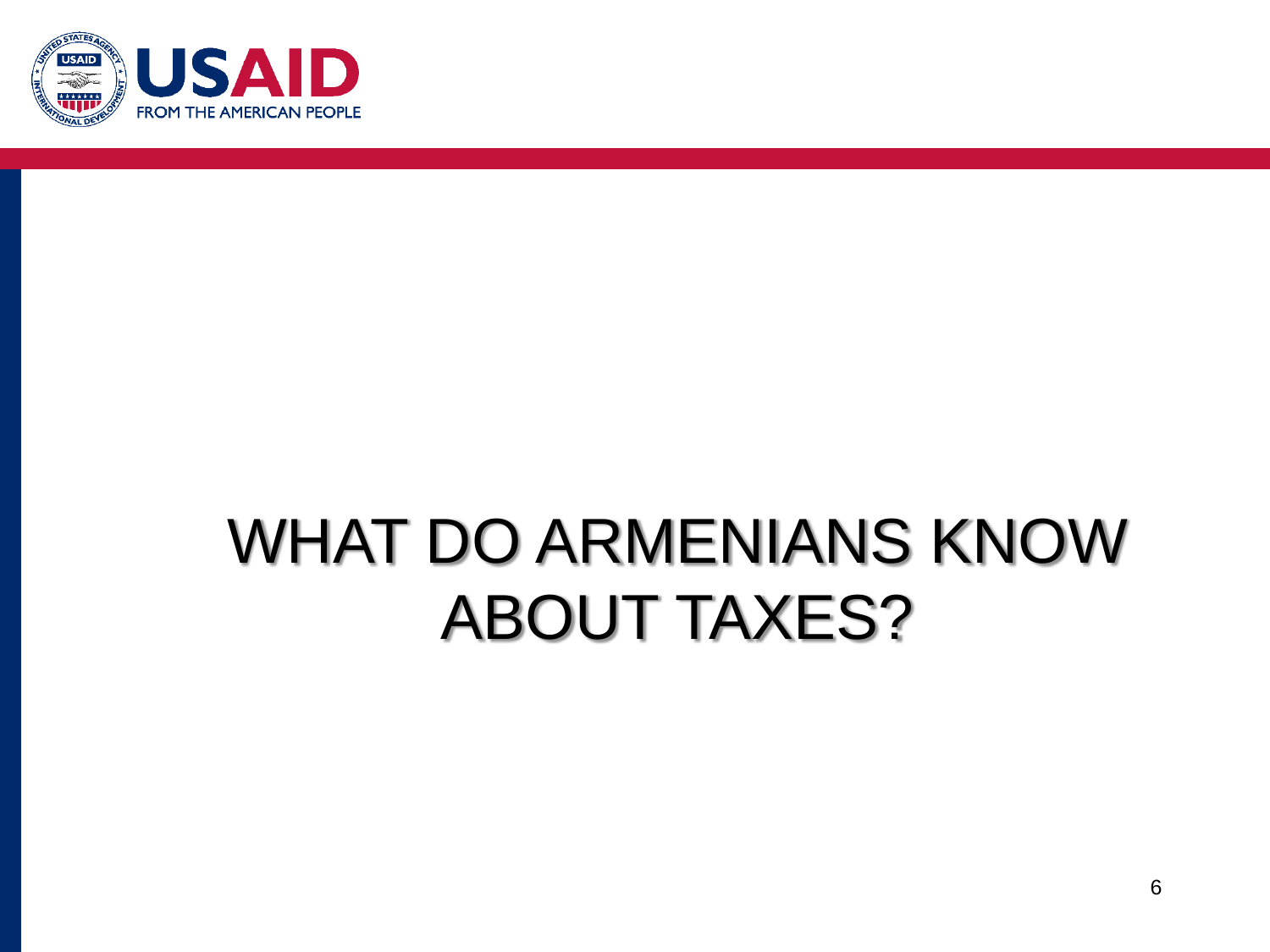

#### **HOUSEHOLDS**

#### **Q1.18. Where do you get information about taxes (more than one answer allowed), %?**

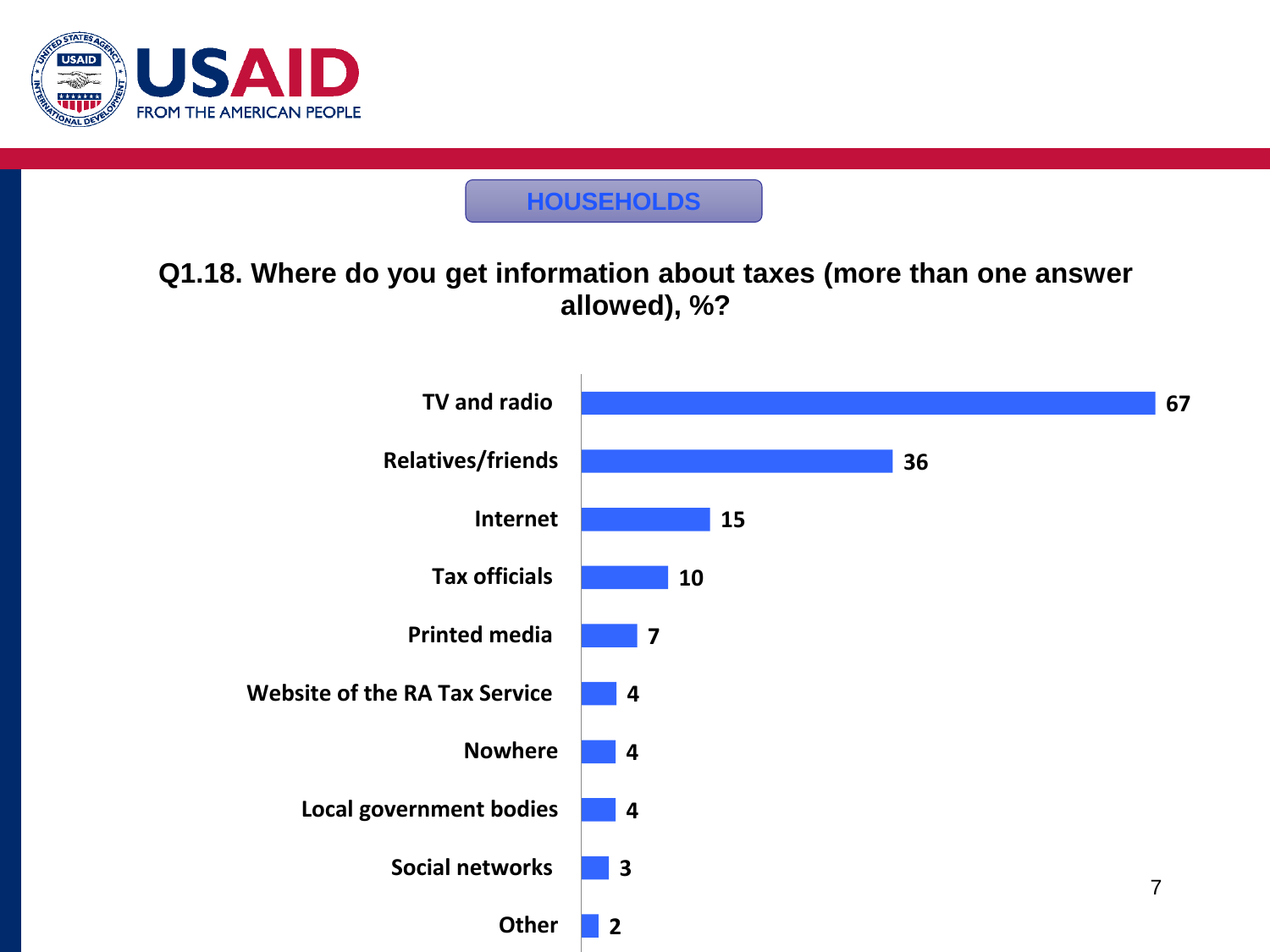

**Q5.1. What are your main sources of receiving information about the changes in tax system/procedures (more than one answer allowed), %?**

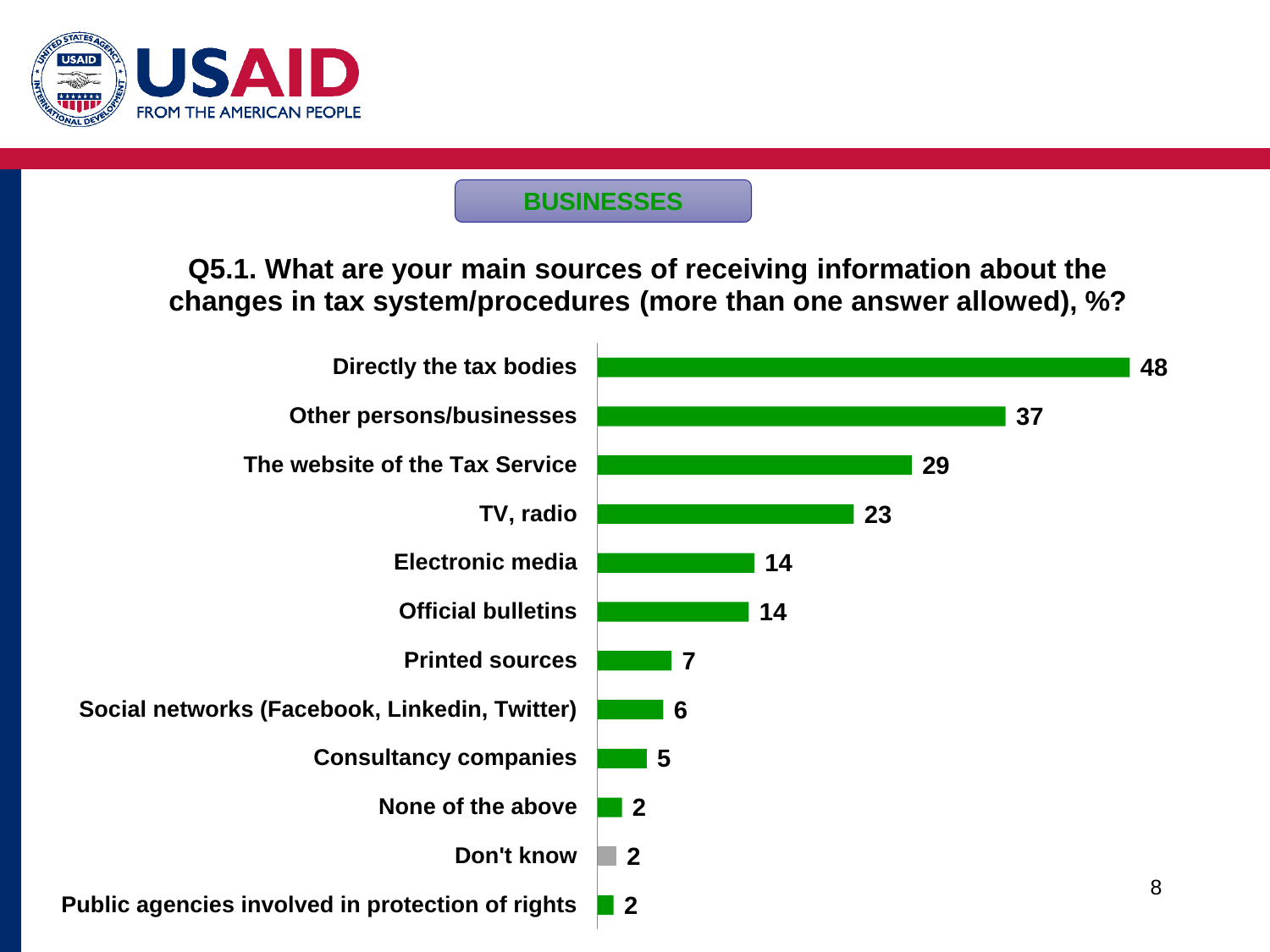

#### **HOUSEHOLDS**

#### **Q1.28. In which circumstances do you become aware of paying taxes (more than one answer allowed), %?**

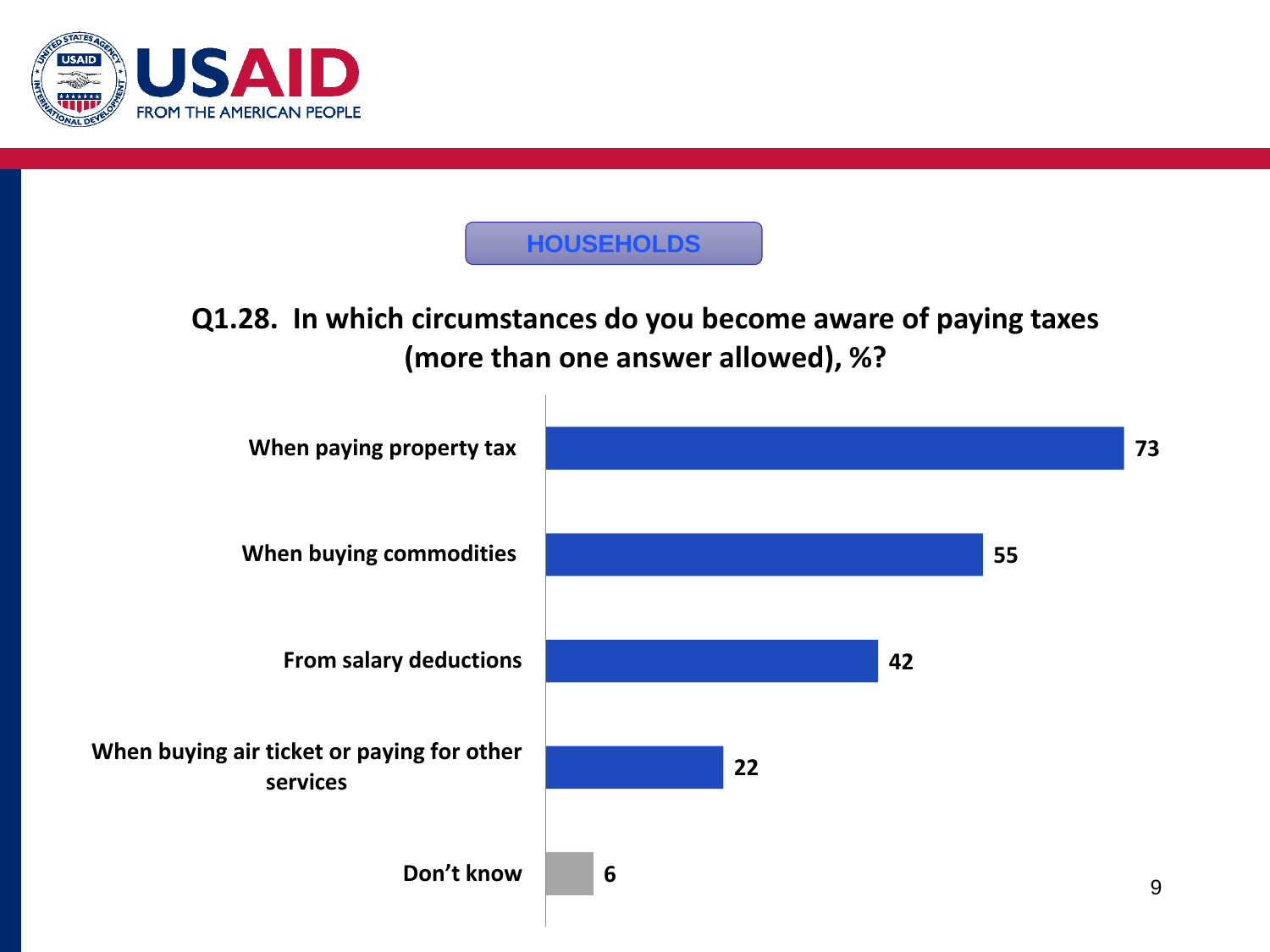

#### **HOUSEHOLDS**

#### **Q1.2. What kinds of taxes are you (your family) exposed to, %?**

■ Yes ■ No ■ Don't know what it is

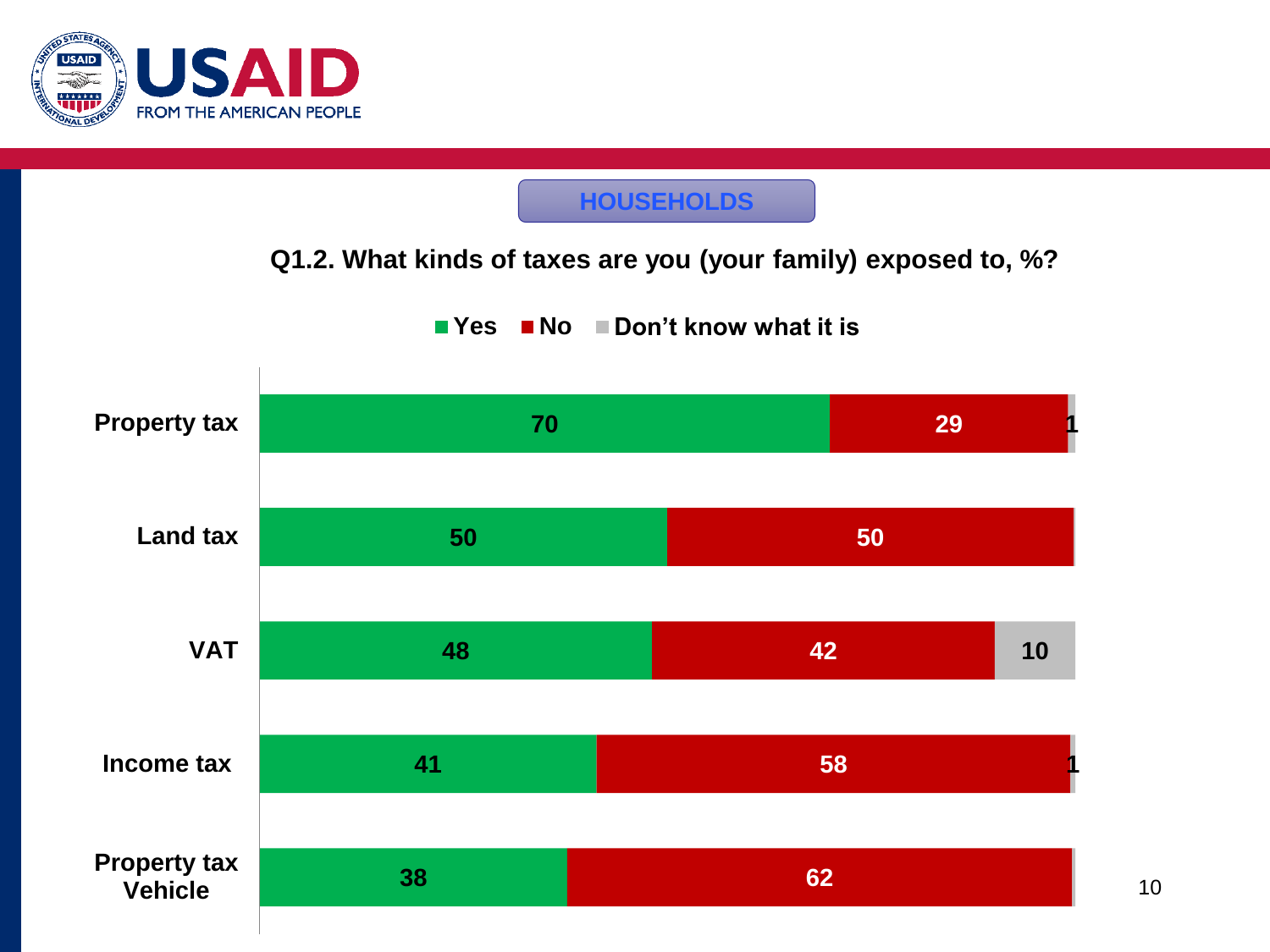

#### **Q2.1. Which of the following kinds of taxes are paid by your business, %?**

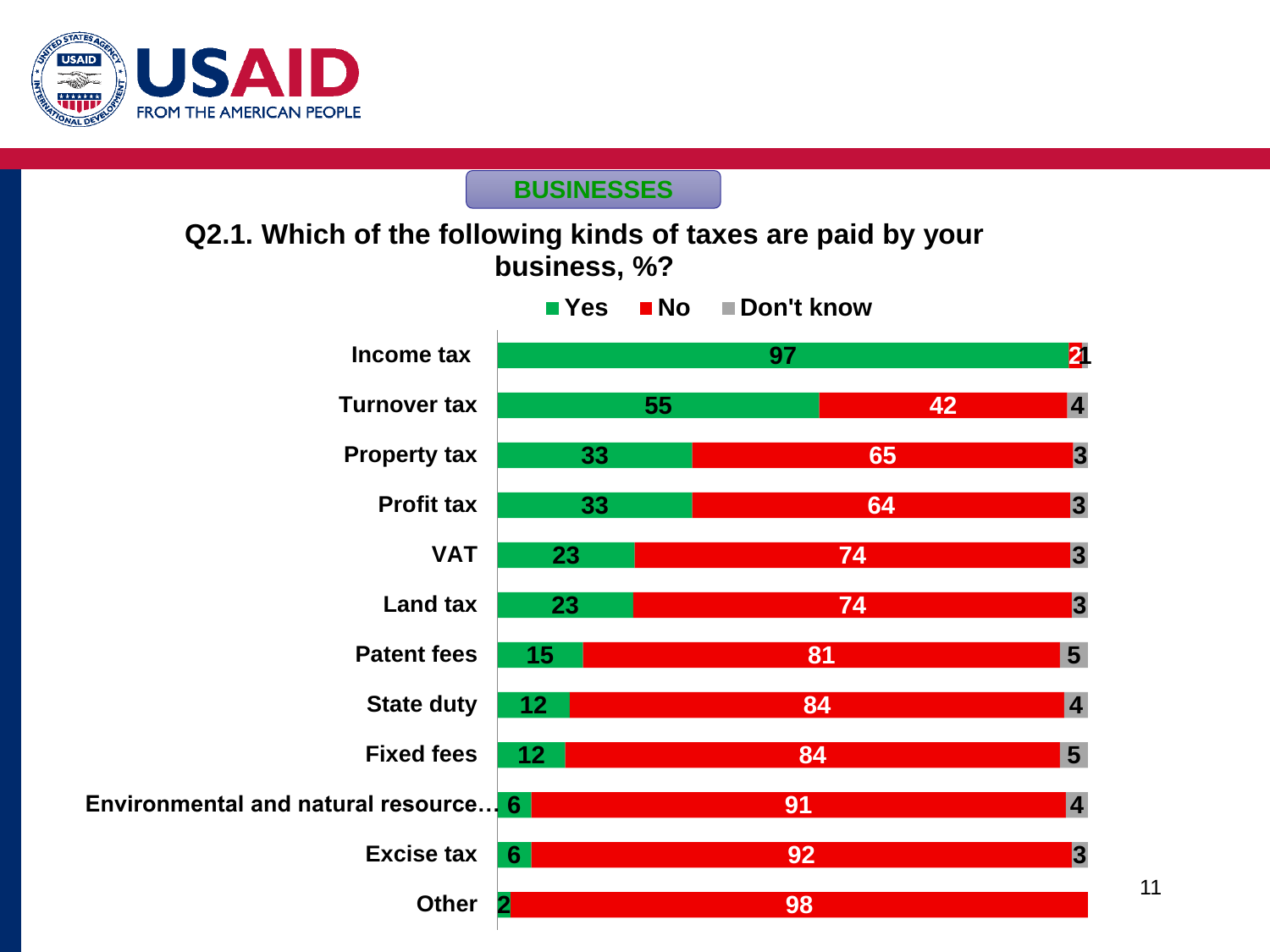

# IS THE TAX BURDEN HEAVY IN ARMENIA?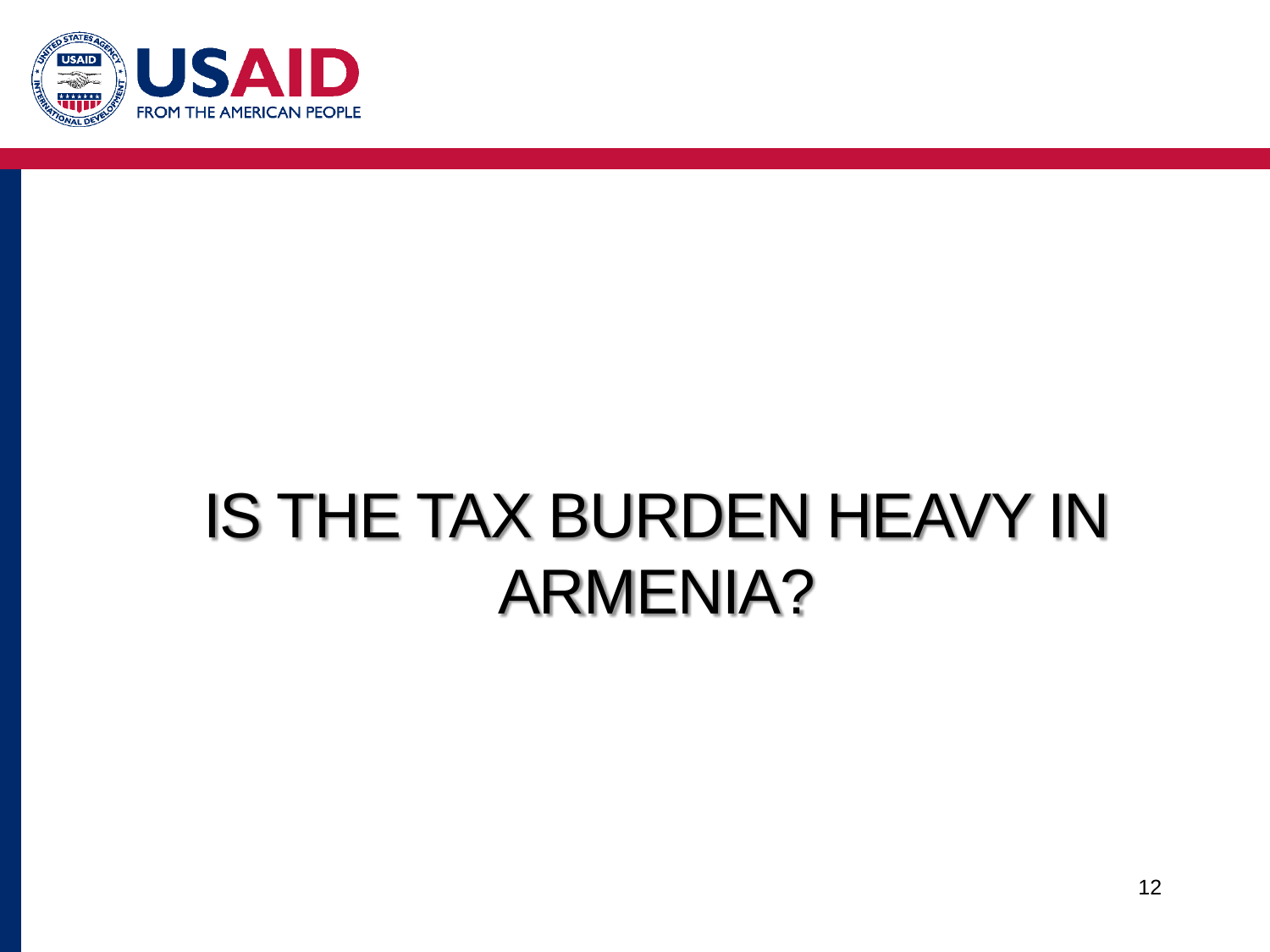

#### **HOUSEHOLDS**

**Q1.27. How heavy is the tax burden (the amount of income tax and other taxes levied on an individual and business), %?**

**Very heavy Heavy Not heavy Not heavy at all Don't know**

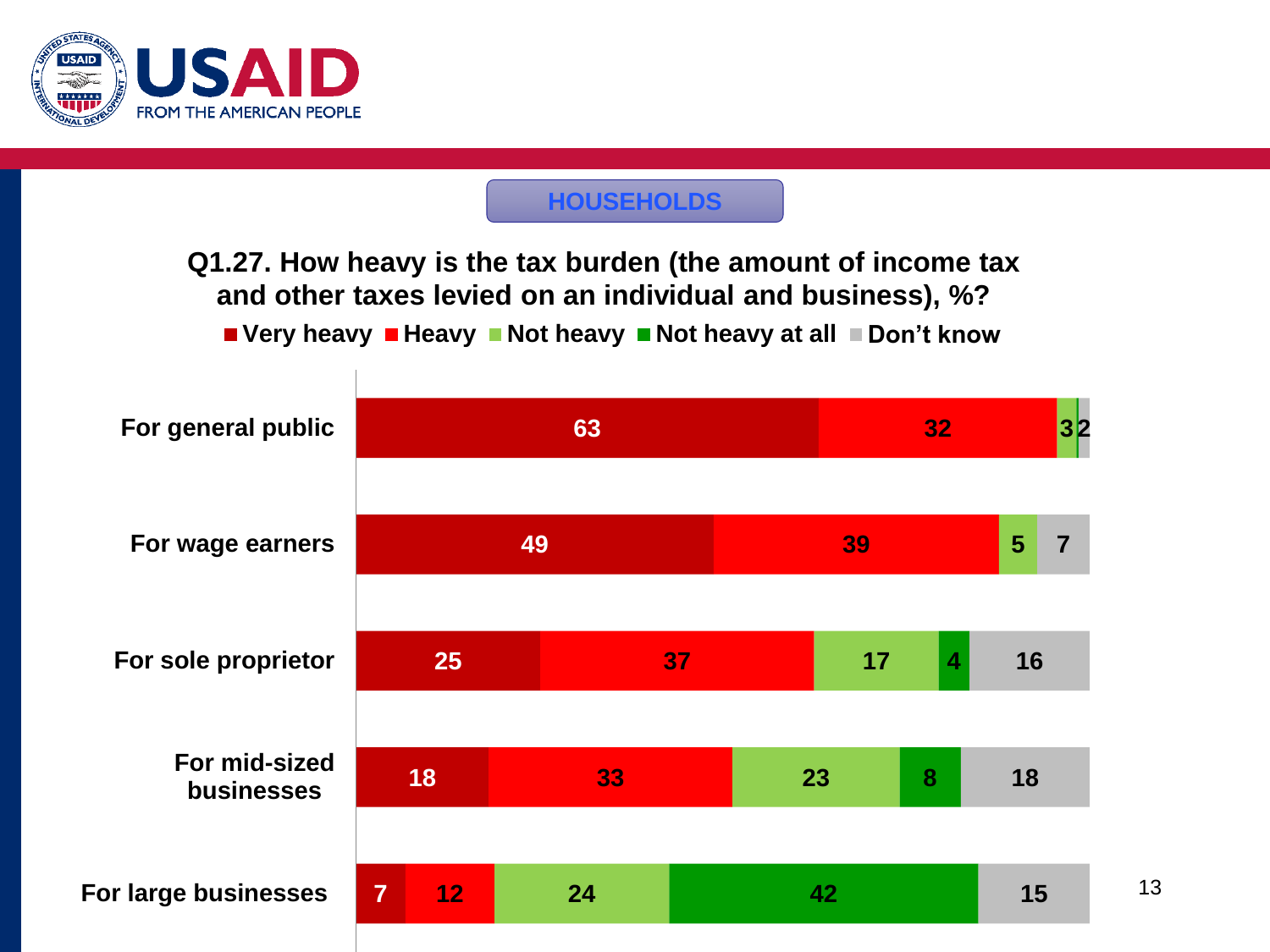

#### **Q2.2. How heavy is the tax burden (the amount of income tax and other taxes levied on an individual and businesses), %?**

**Very heavy Heavy Neutral Not heavy Not heavy at all Don't know**

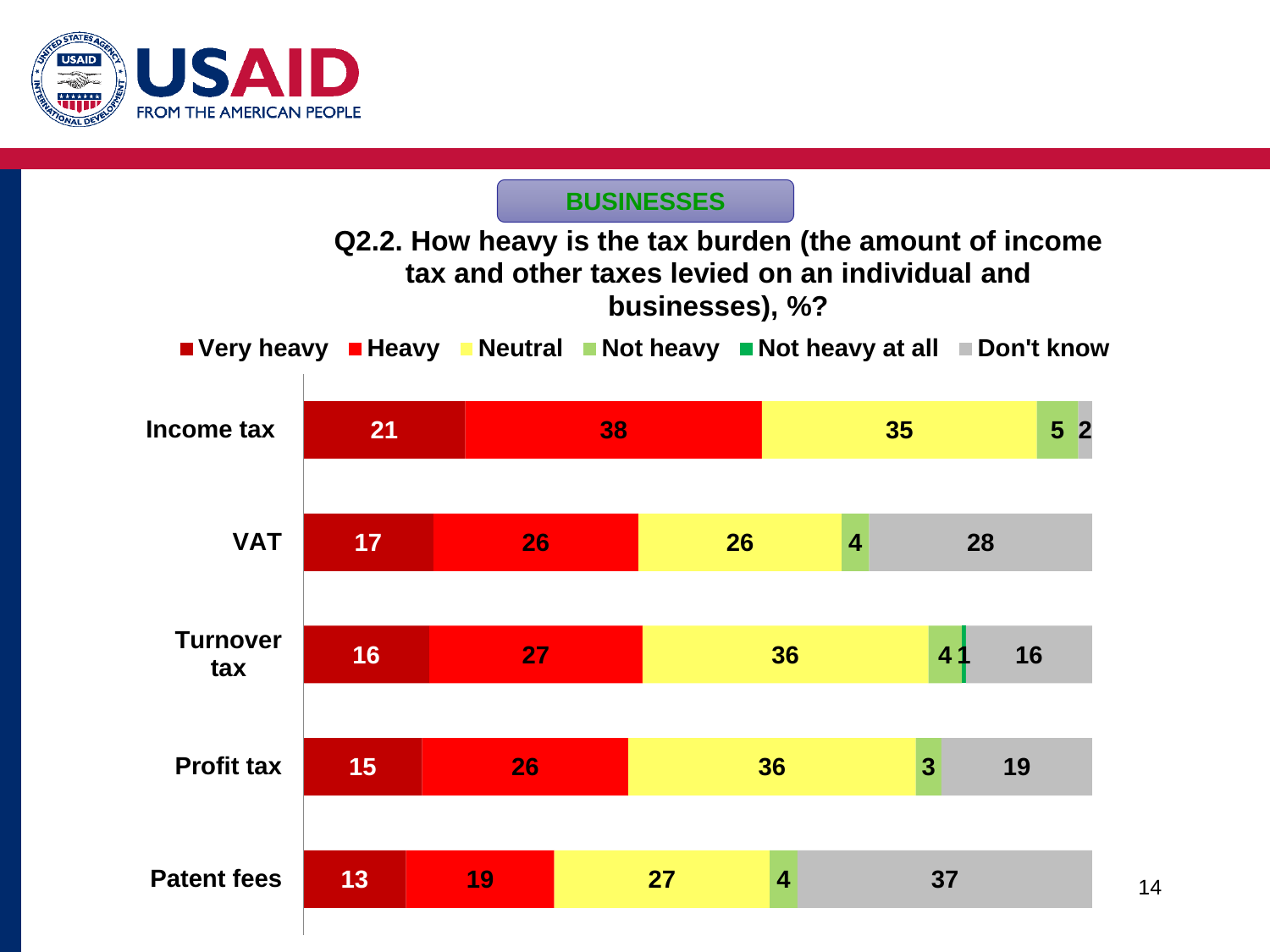

# DO ARMENIANS COMPLY WITH TAX LAWS?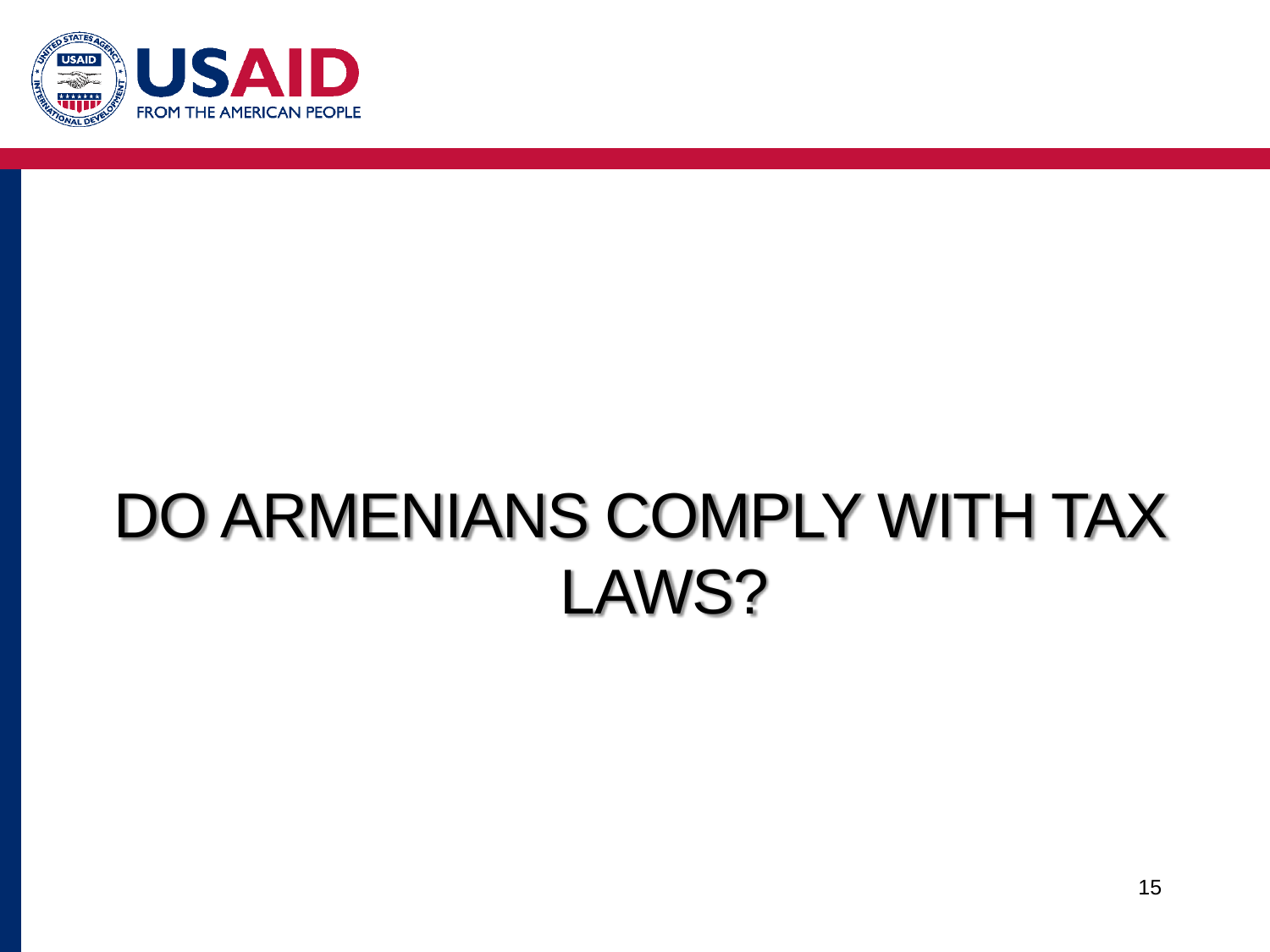

#### **Q1.9 - Q4.3. Do you think that people/businesses avoid or evade tax payments (in the scale of 1-10, where '1' means "Nearly no one" and 10 means "Nearly everyone"), %?**

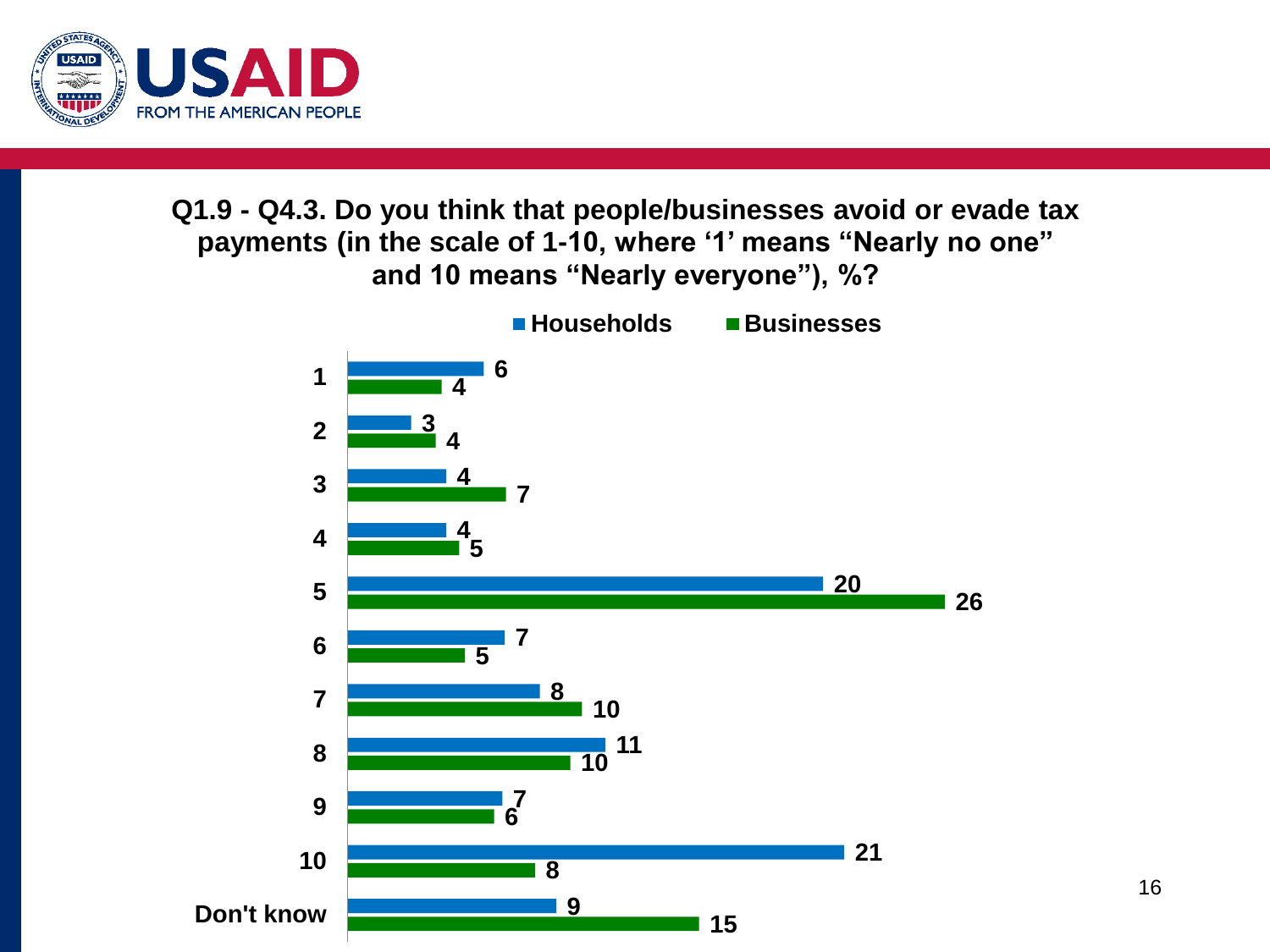

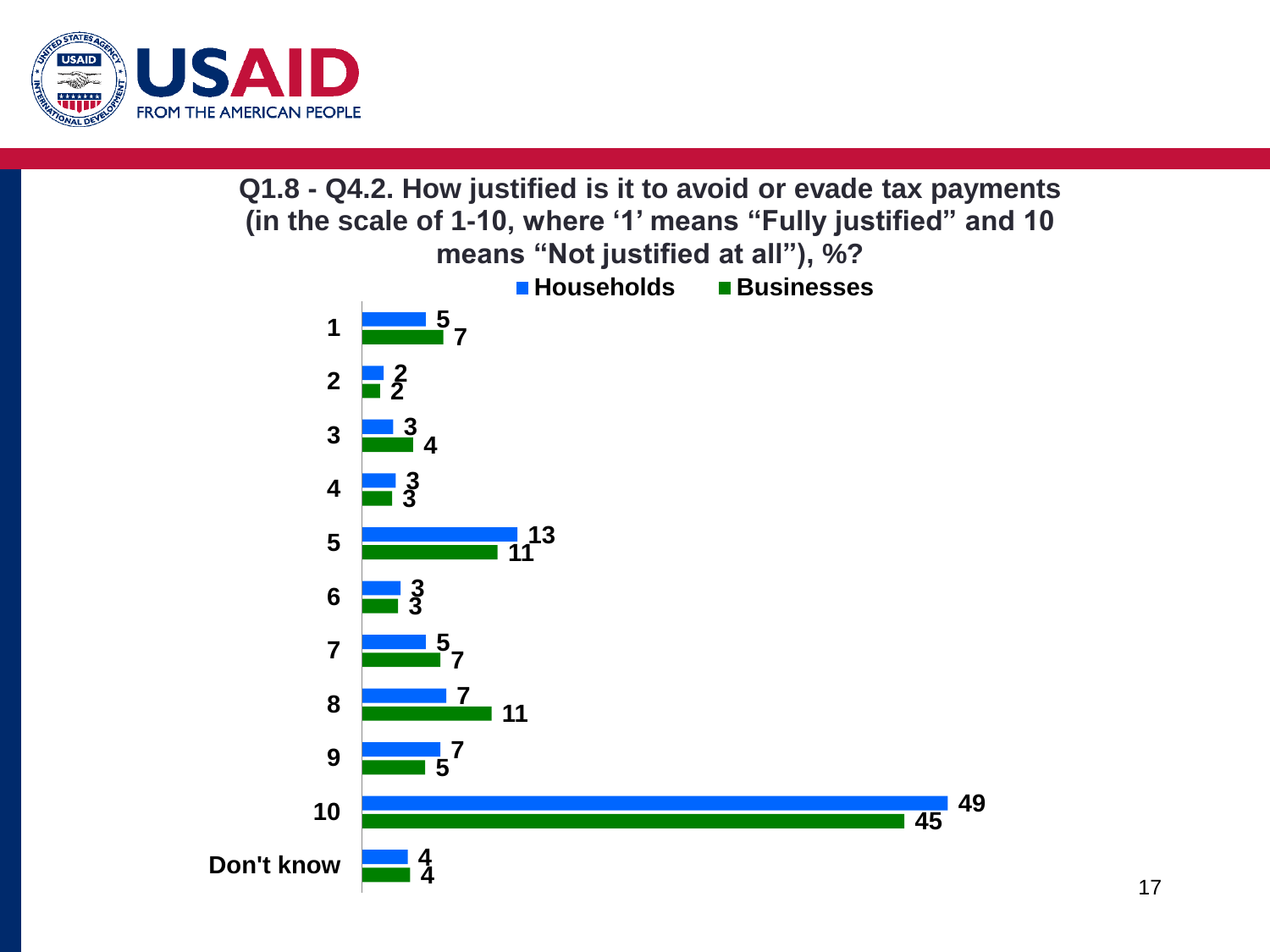

#### **Q1.13 - Q4.4. What are the main reasons for avoiding or evading tax payments (more than one answer allowed), %?**

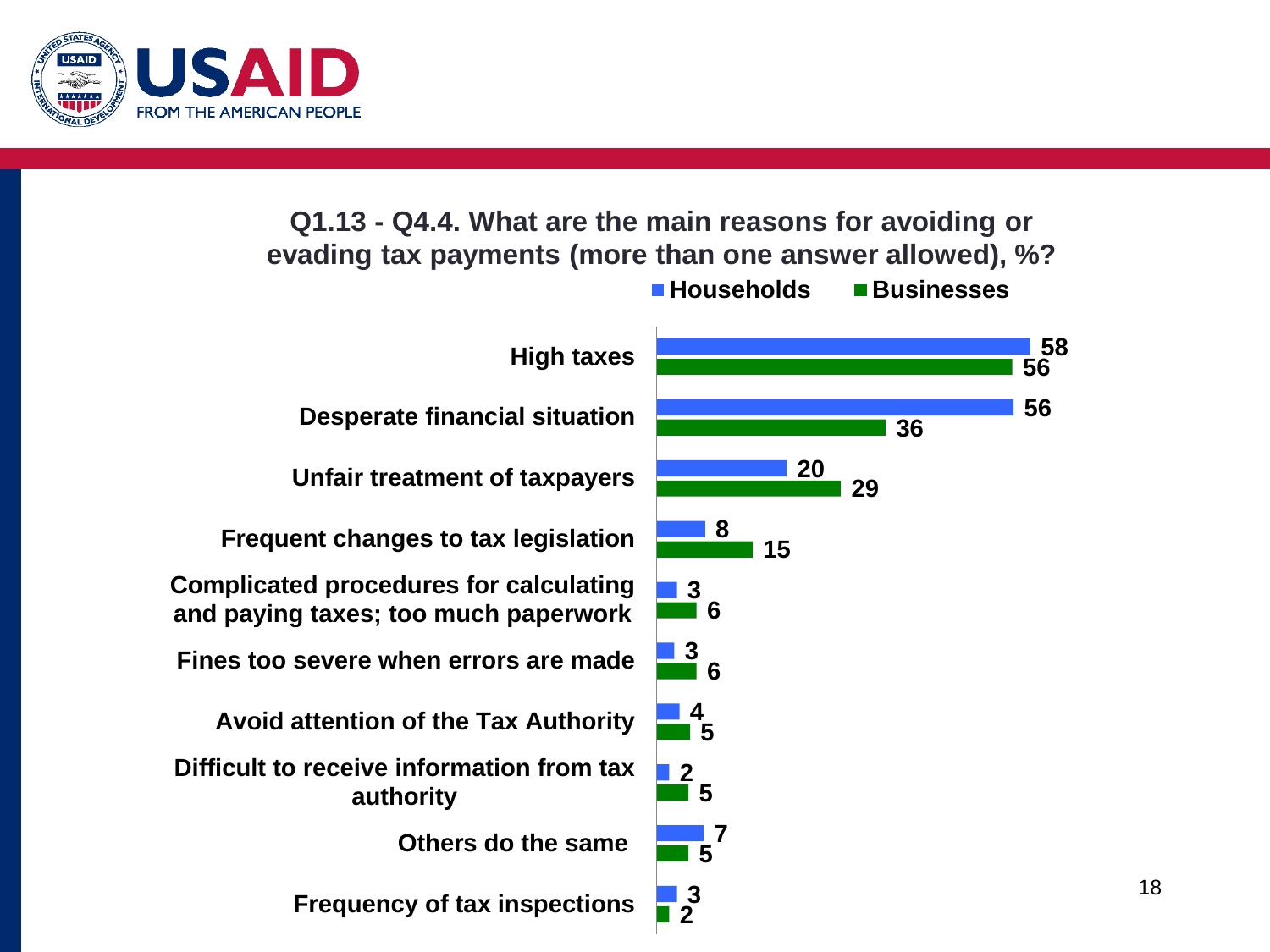

**Q1.16 - Q.4.10. If you were a decision maker at a state agency, which your three primary actions would be to improve the tax system (more than one answer allowed), %?**

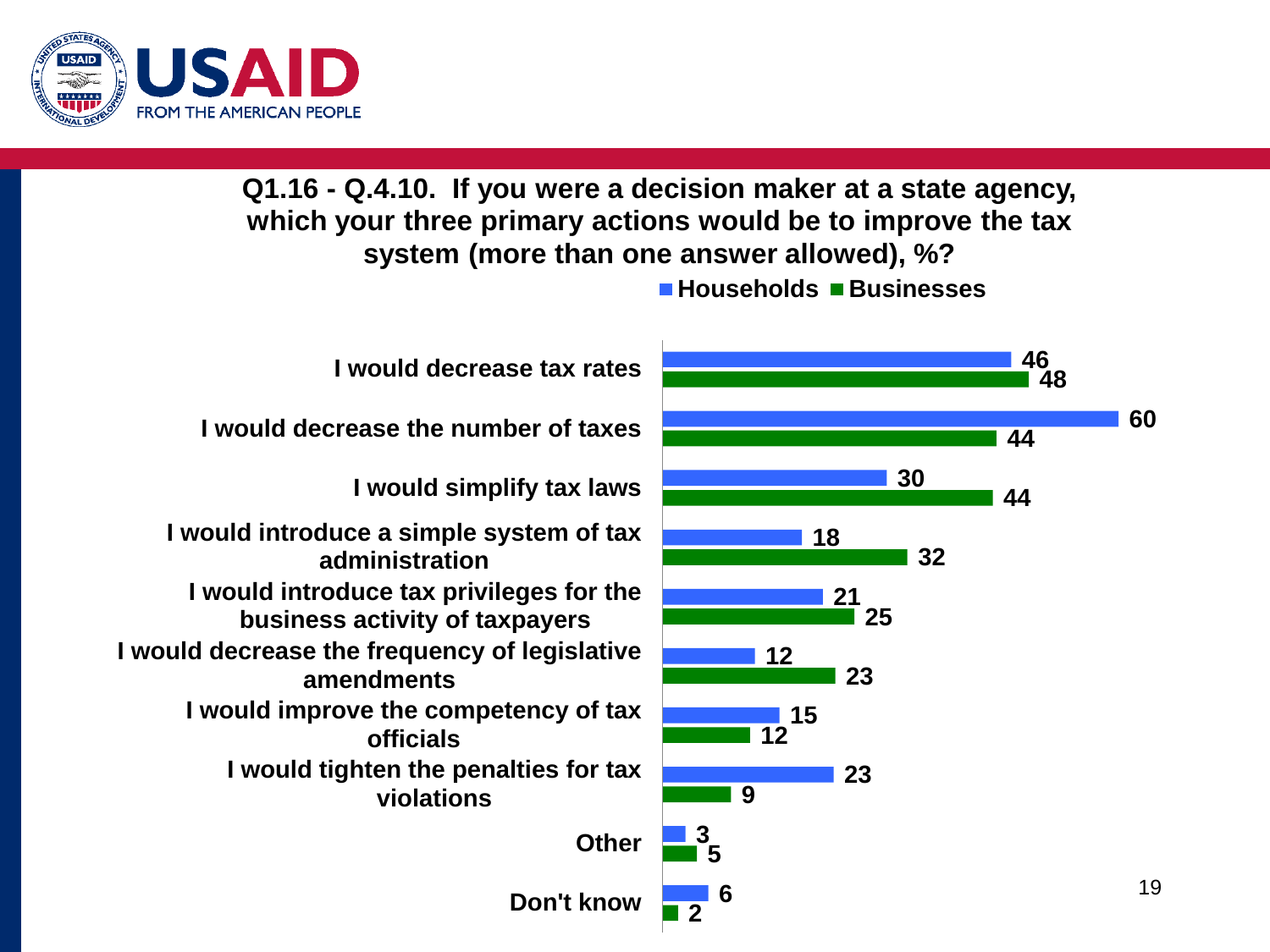

# HOW WILLING ARE TAXPAYERS TO PAY TAXES?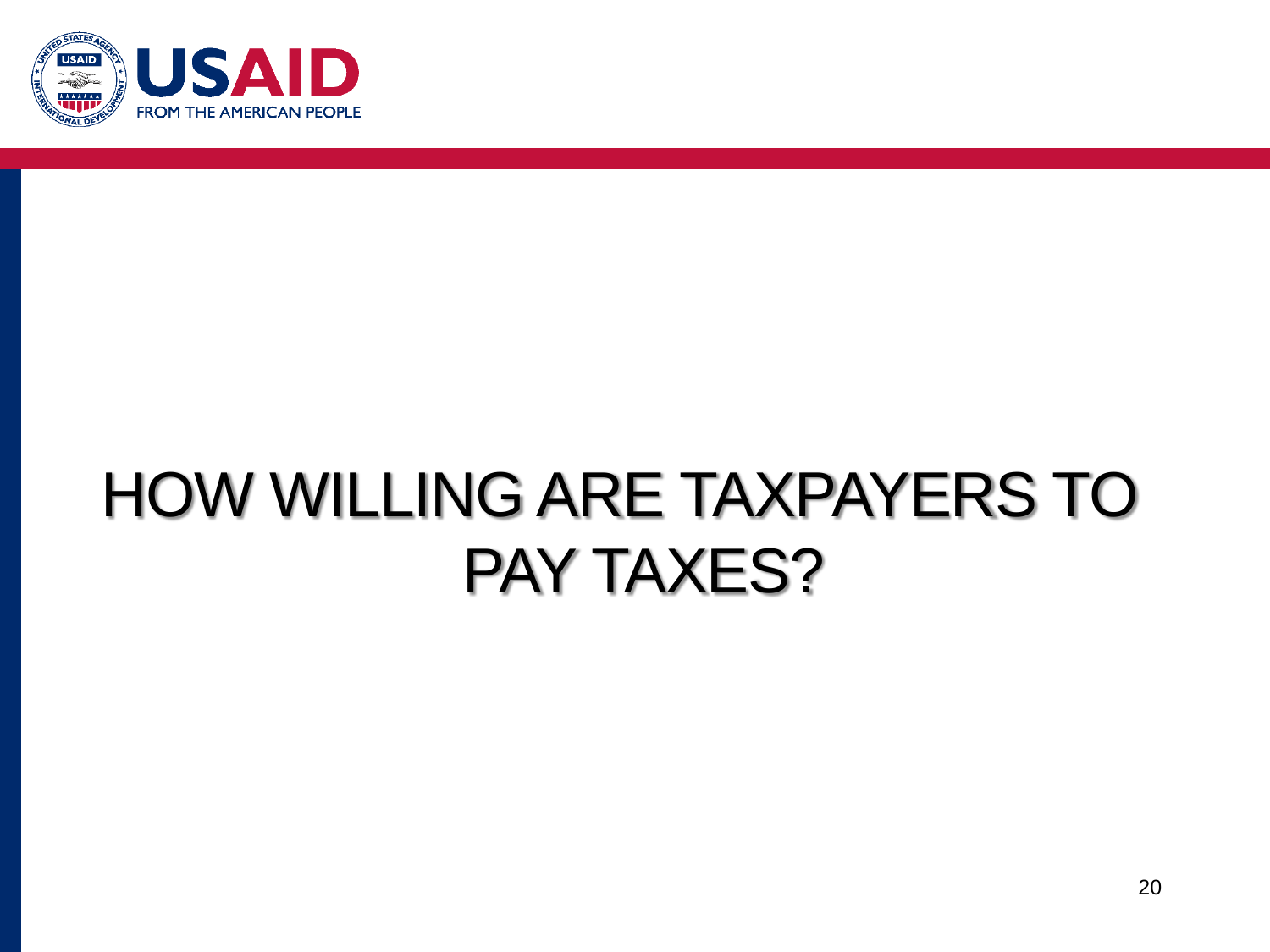

#### **Q1.17.7 - Q4.11.6. Agree/Disagree: If paying tax were easy and less time-consuming, people would be more willing to pay, %.**

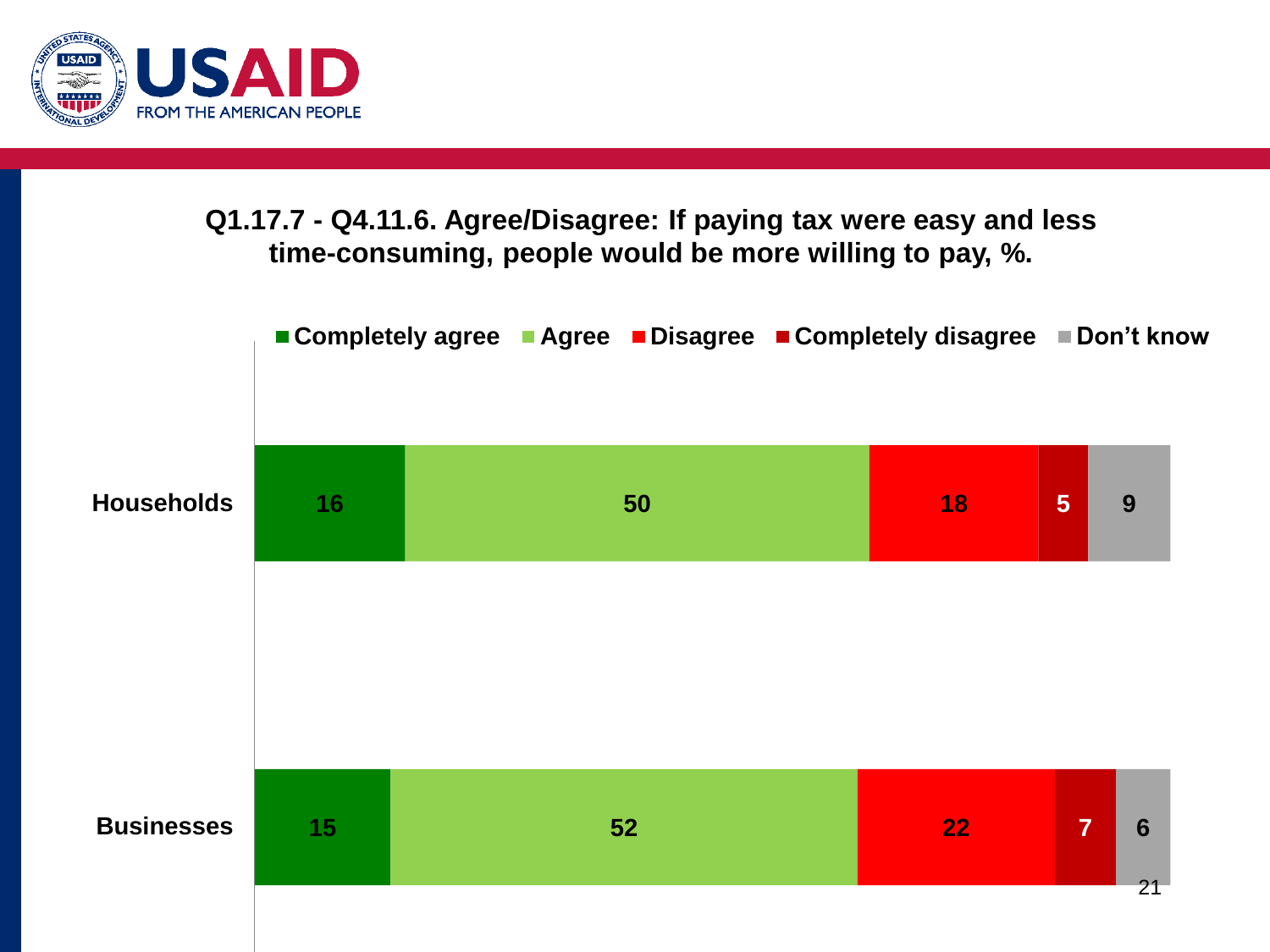

**Q1.19. Do you think each citizen should independently calculate and pay his/her taxes, %?**



**Q1.20. Would you like to calculate (state) your own income and pay your taxes, %?**

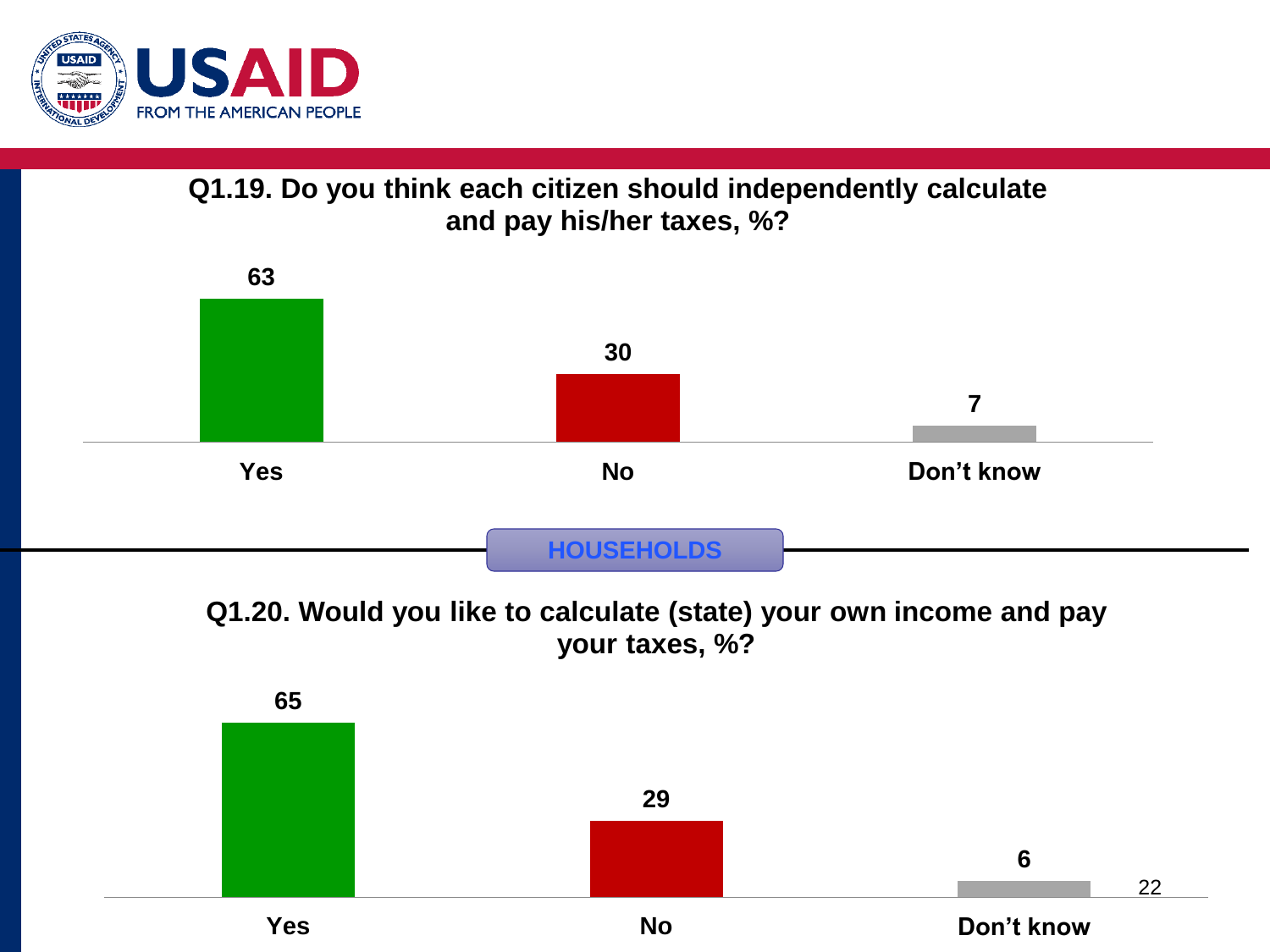

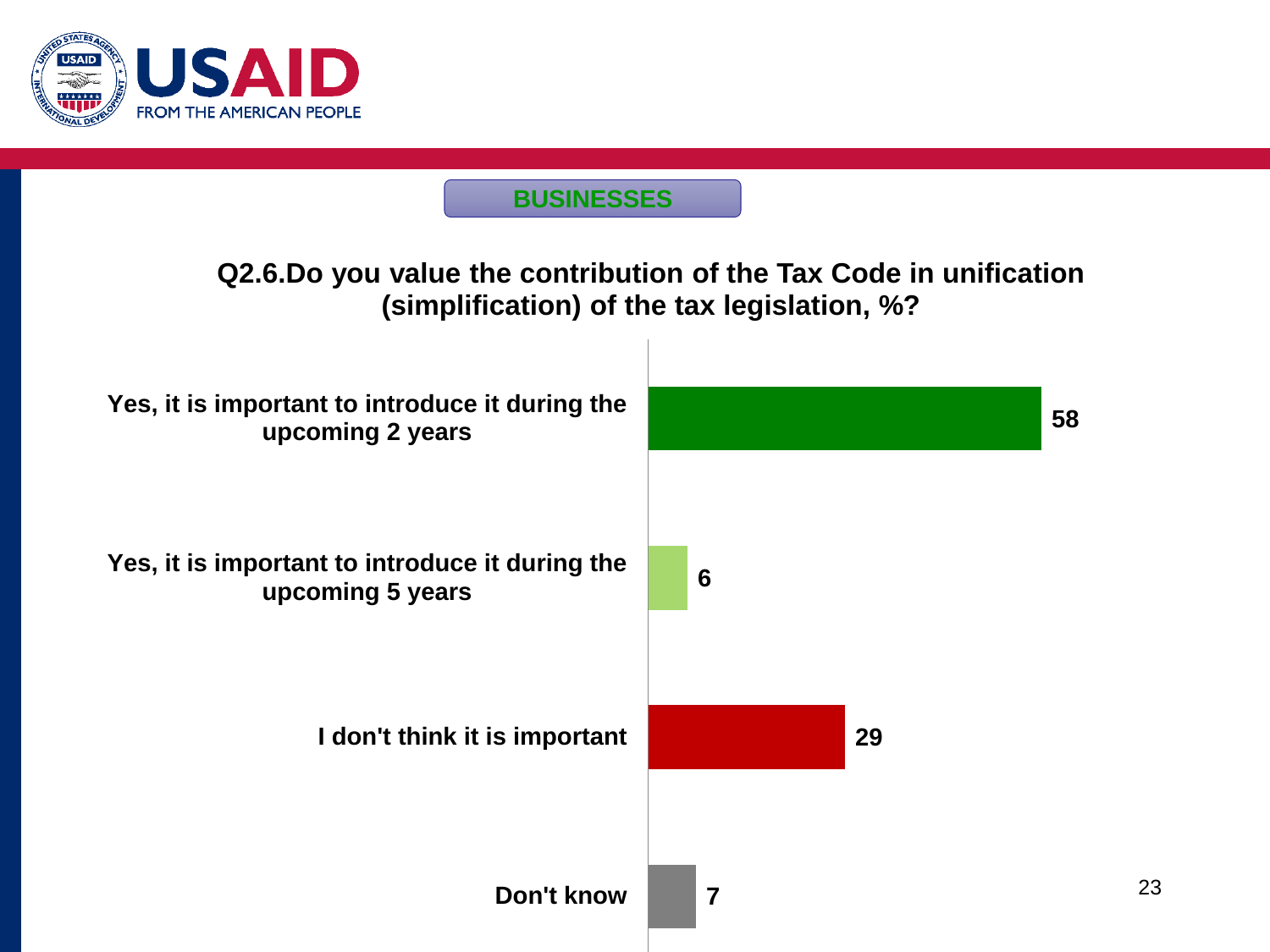

# DO TAXPAYERS TRUST STATE AUTHORITIES?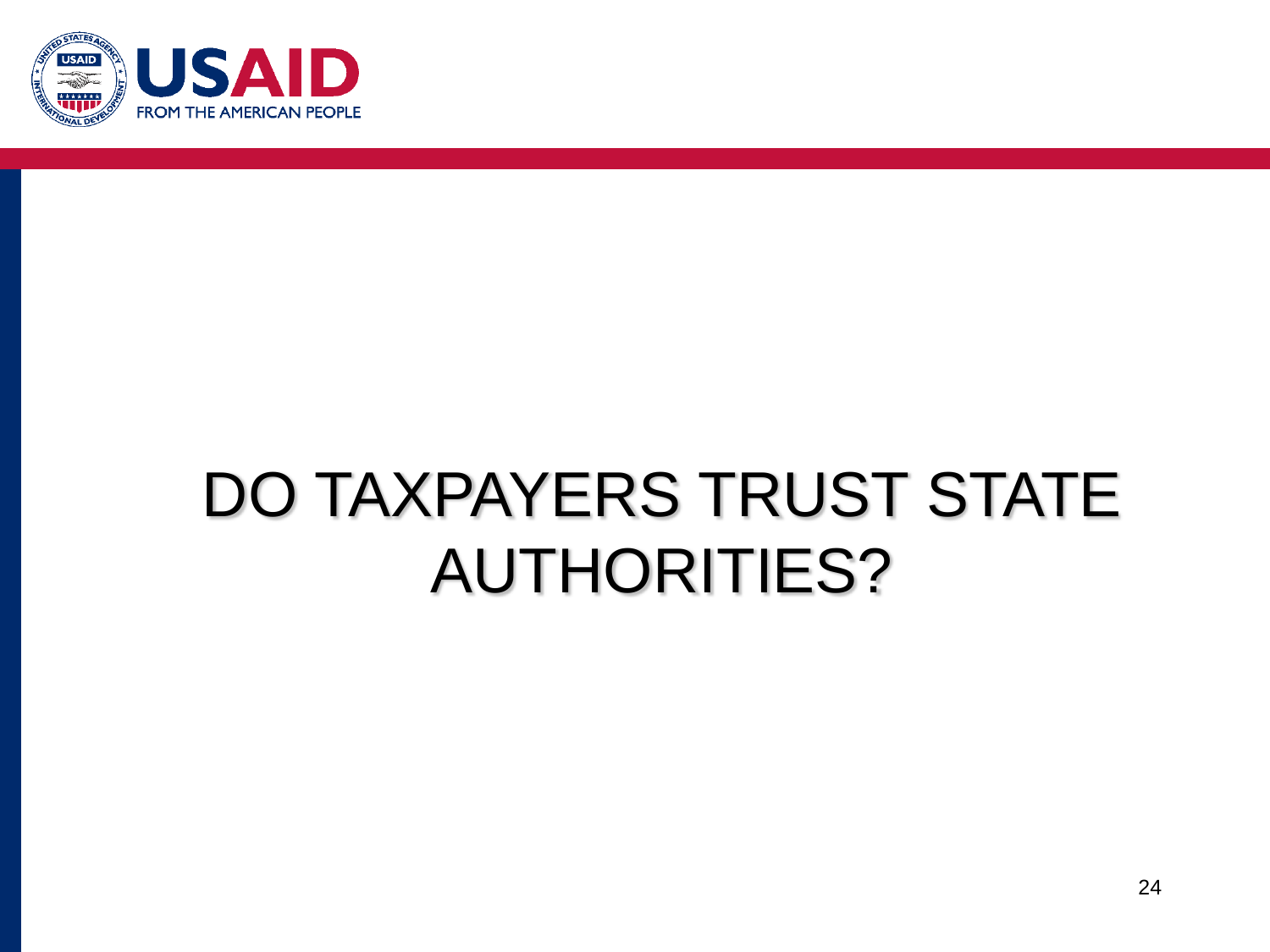

#### **HOUSEHOLDS**

#### **Q1.26. To what extent do you trust the following institutions, % ?**

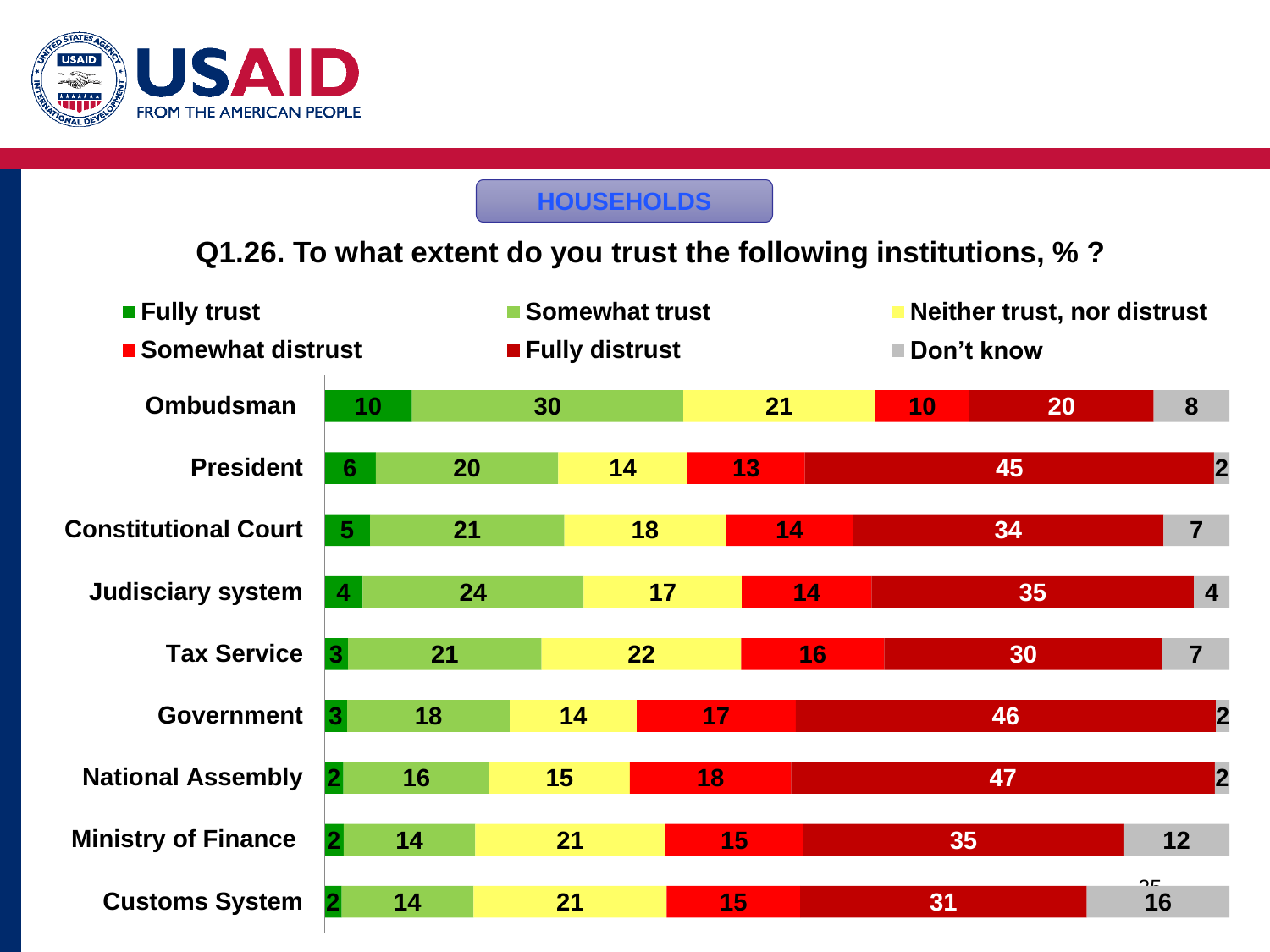

#### **HOUSEHOLDS**

**Q1.22. How does the Government currently use the income generated from taxes (more than one answer allowed), %?**

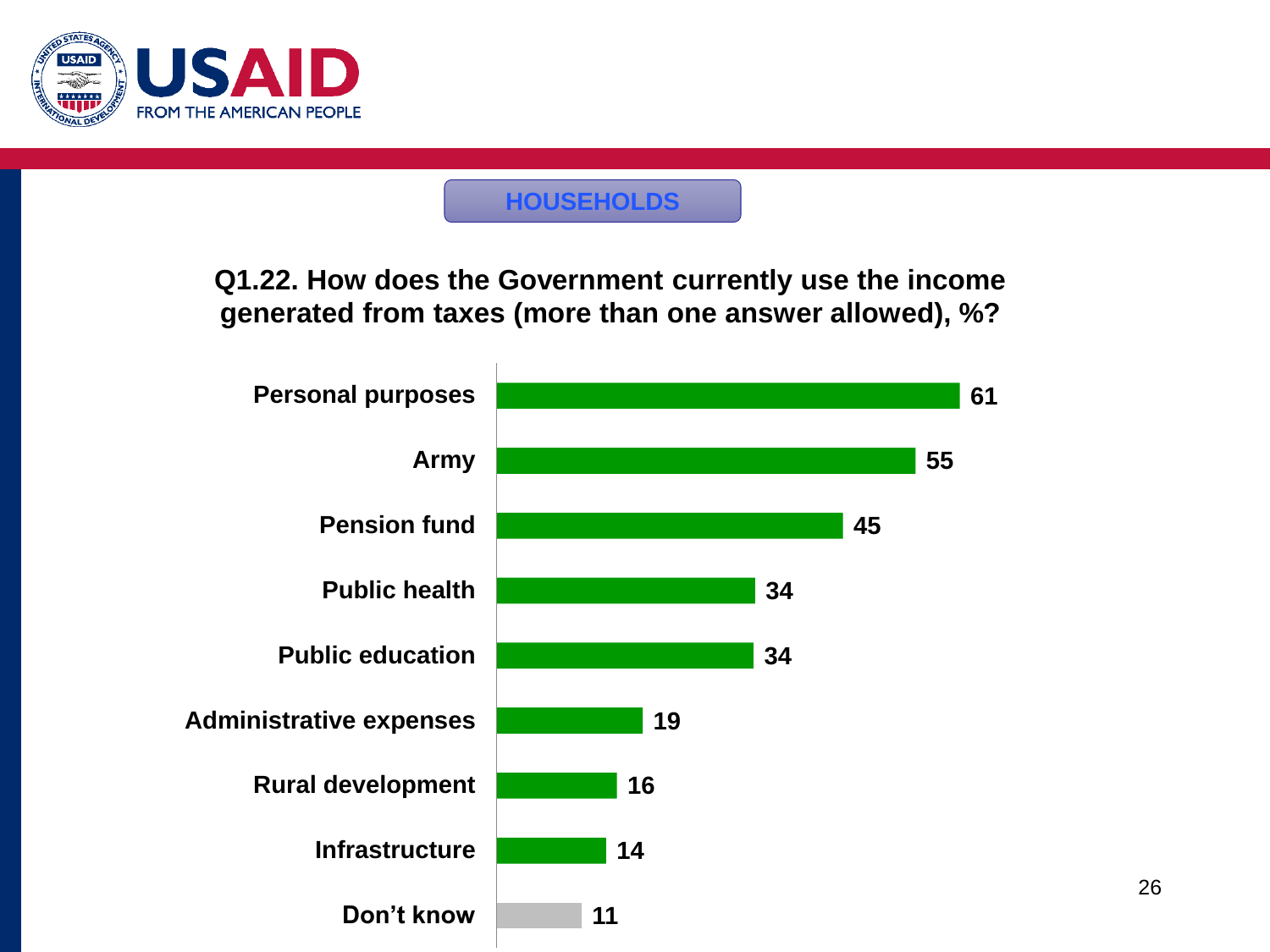

#### **Q1.17.1 - Q4.11.1. Agree/Disagree: If you see more useful social and other services, e.g., police, army, health, education, etc., you would be willing to pay more taxes, %.**

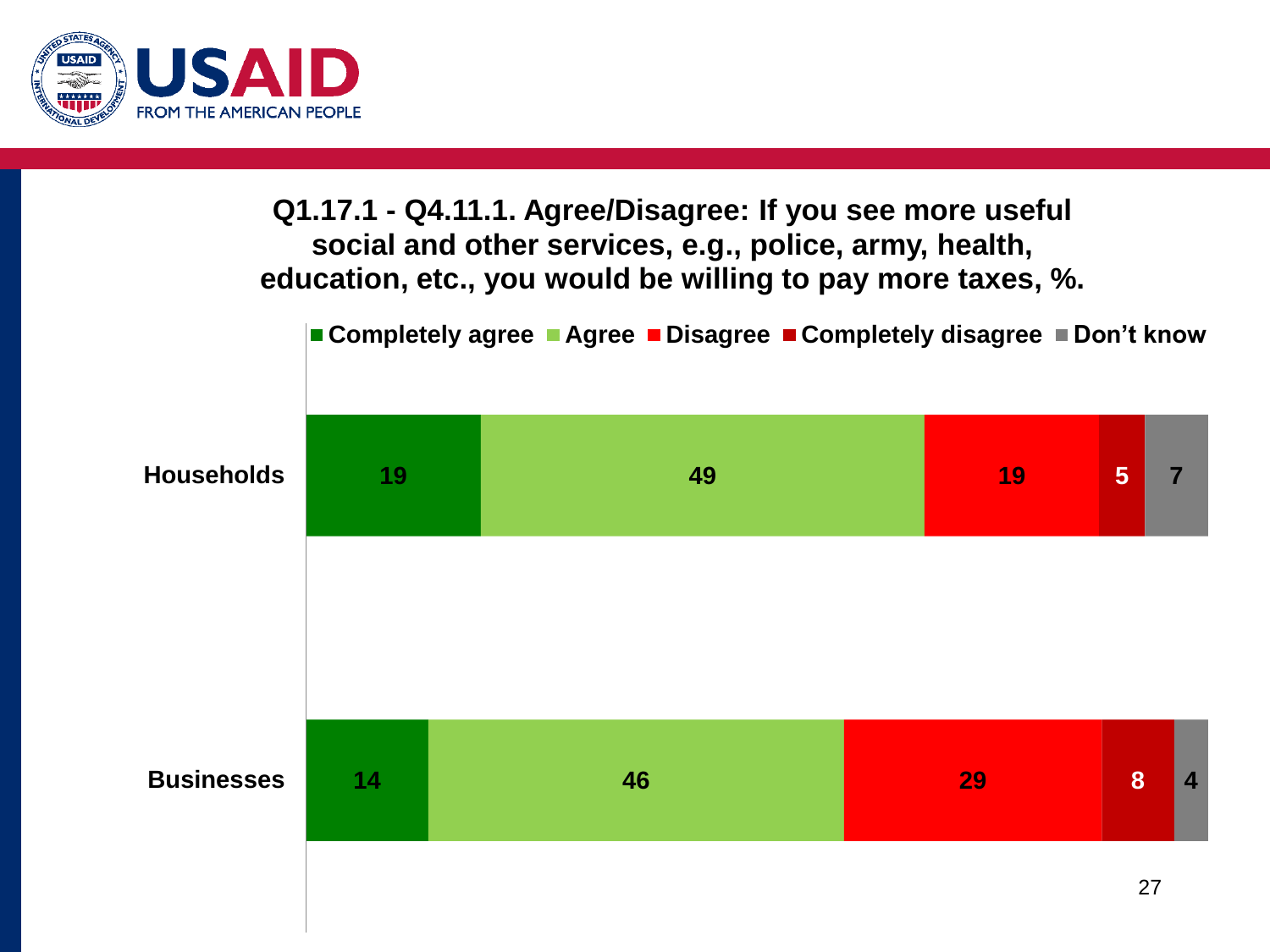

# CORRUPTION PERCEPTIONS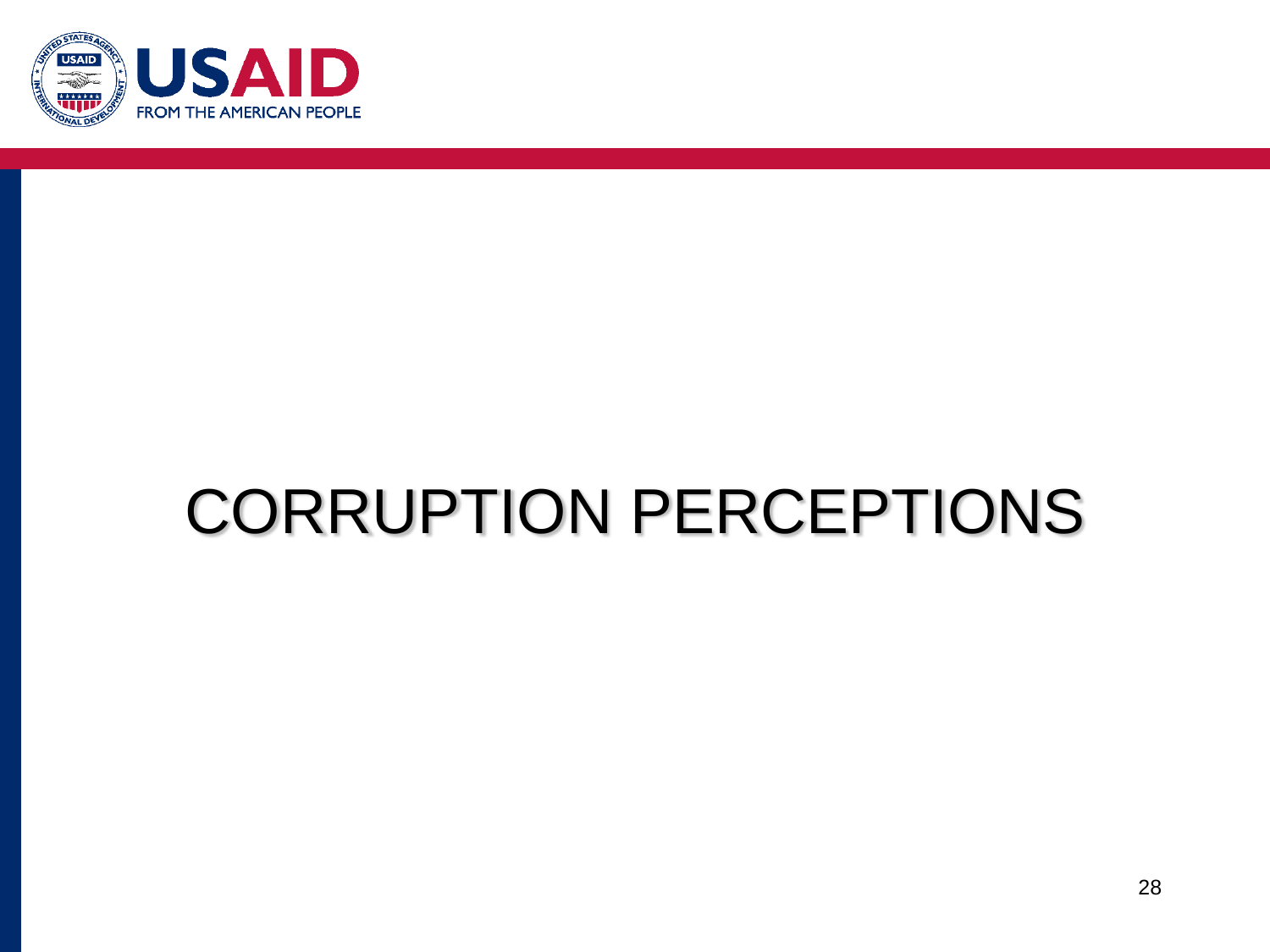

#### **Q1.17.11 - Q4.11.12. Agree/Disagree: If you see less corruption, would you be willing to pay more taxes, %?**

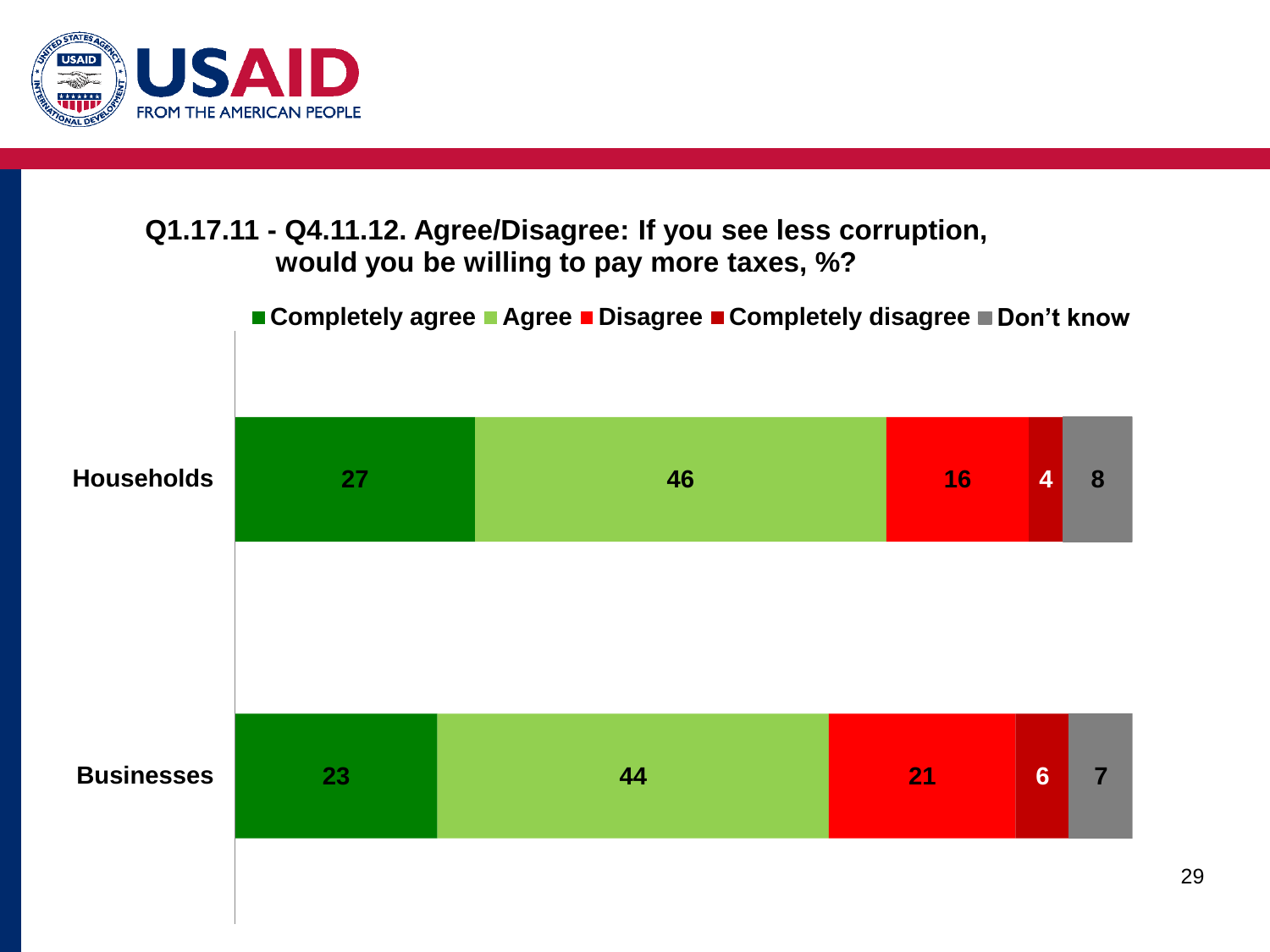

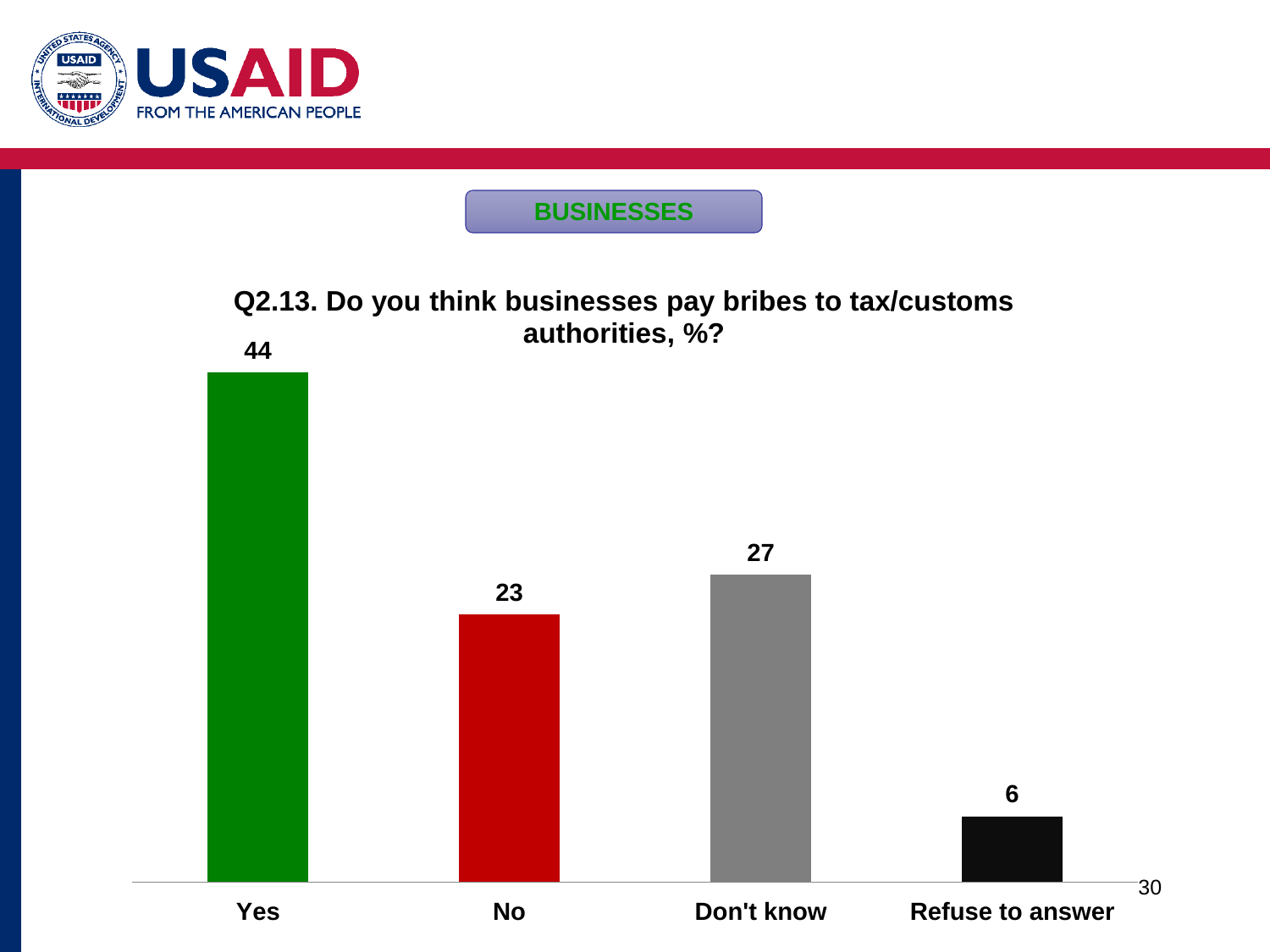

**Q2.14. Why do you think businesses pay bribes to tax/customs authorities (more than one answer allowed), %? This question was asked only to those who think that businesses pay bribes.**



31

**33**

**34**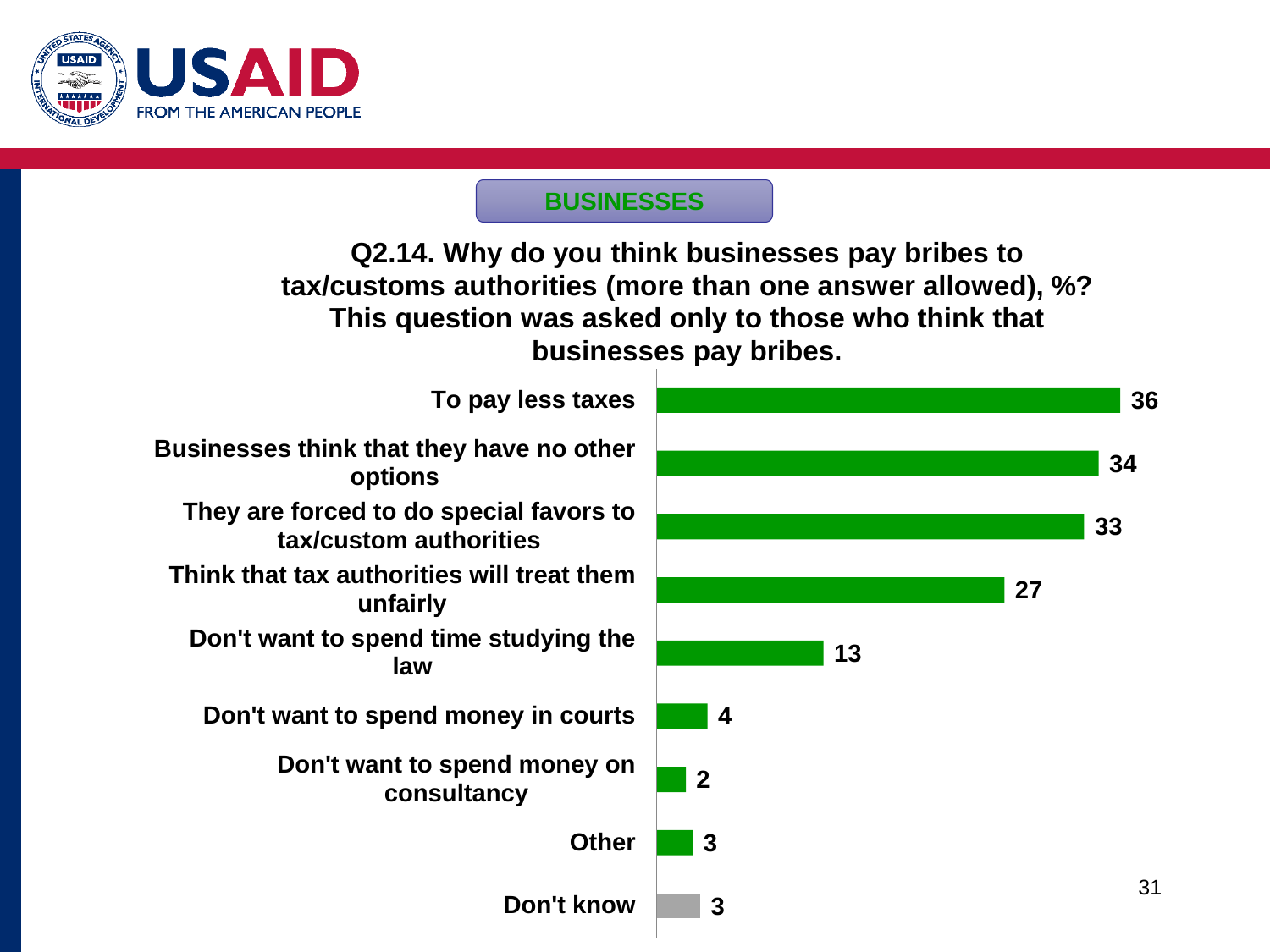

**Q2.15. What are the main reasons that tax/customs authorities take bribes (more than one answer allowed), %? This question was asked only to those who think that businesses pay bribes.**

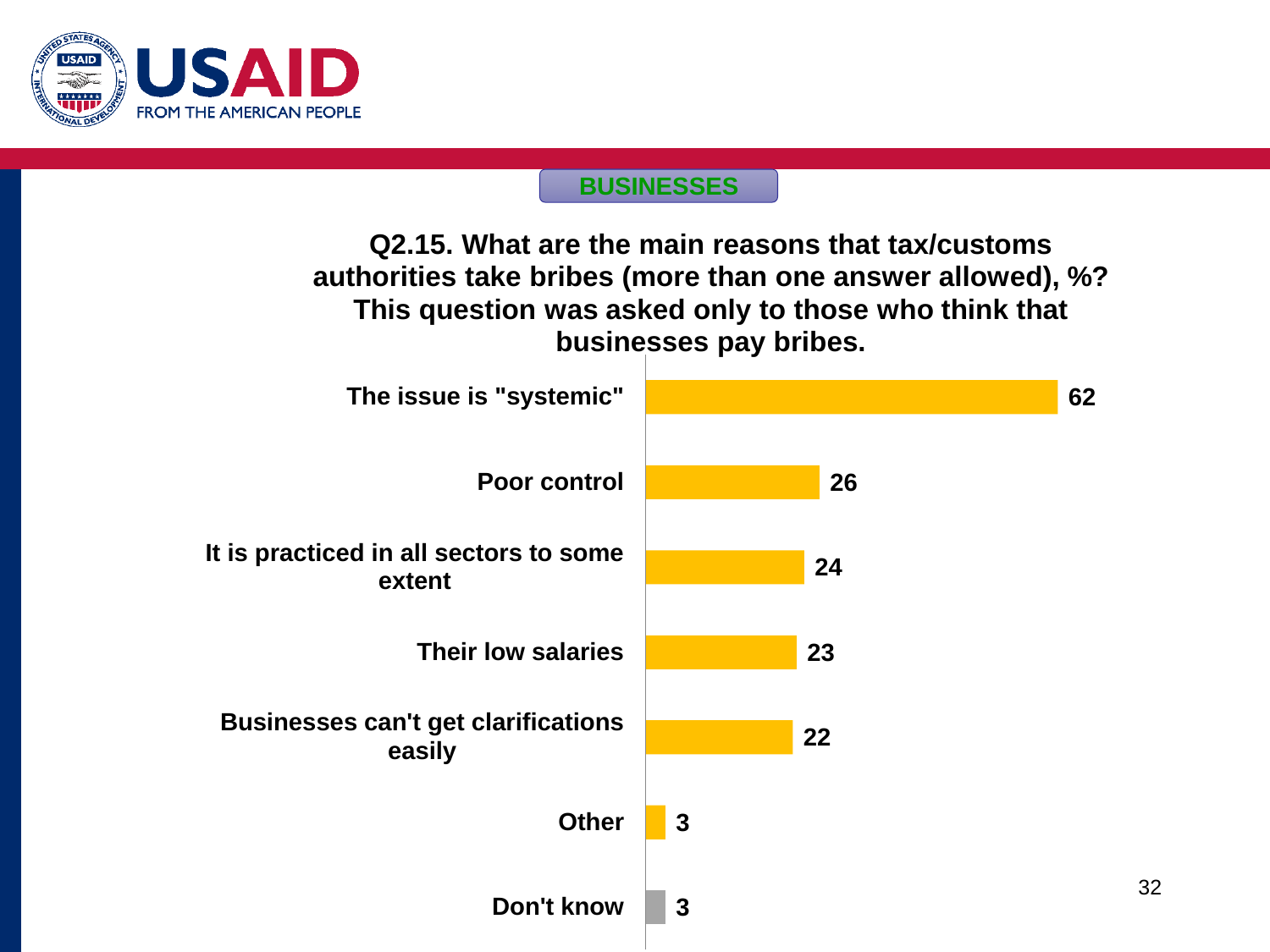

# IS THE ARMENIAN TAX SYSTEM PREDICTABLE?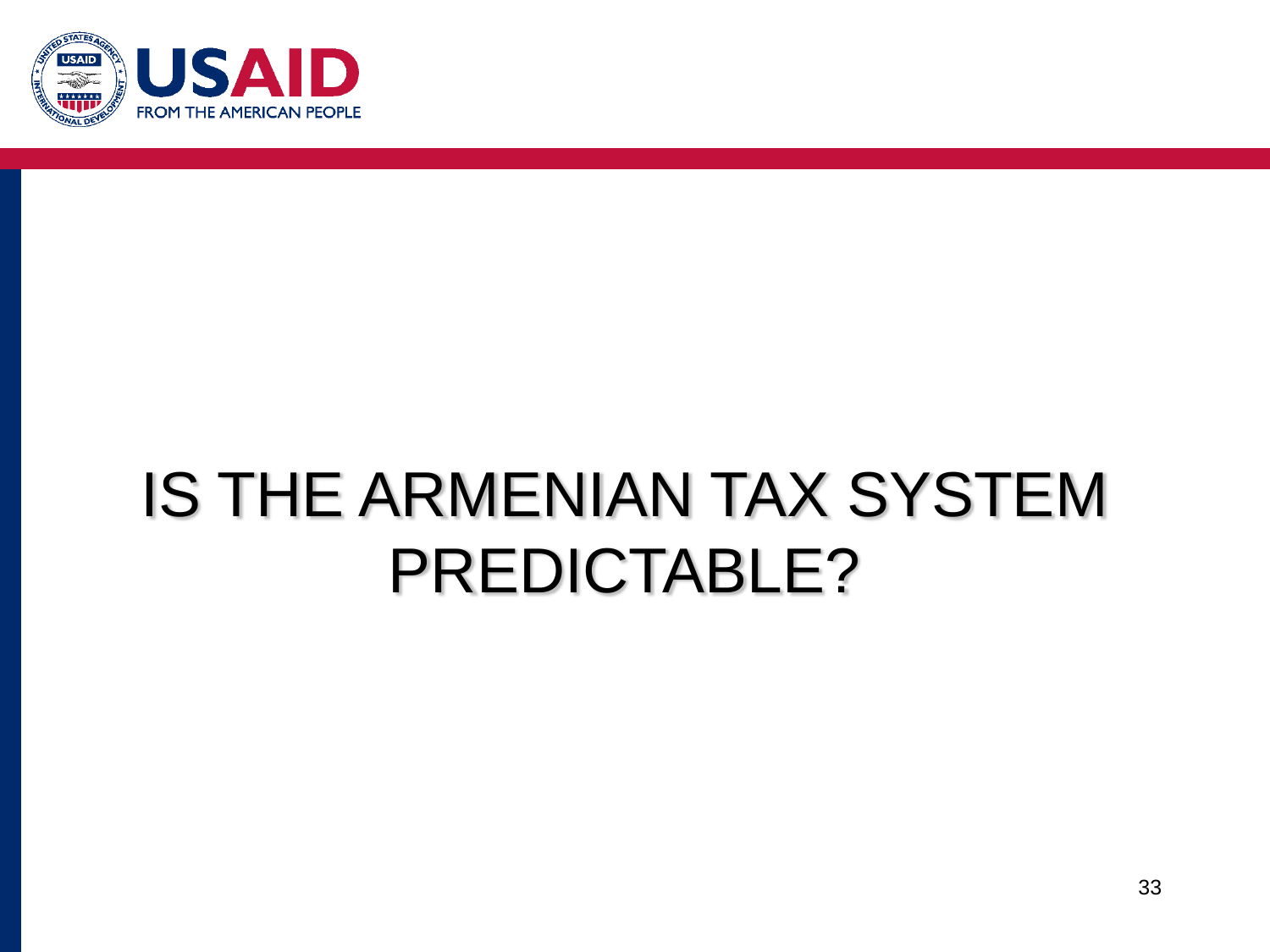

#### **Q1.17.8 - Q4.11.7. Agree/Disagree: The tax system in Armenia is predictable. We can forecast how much the tax charge will be next year, %.**

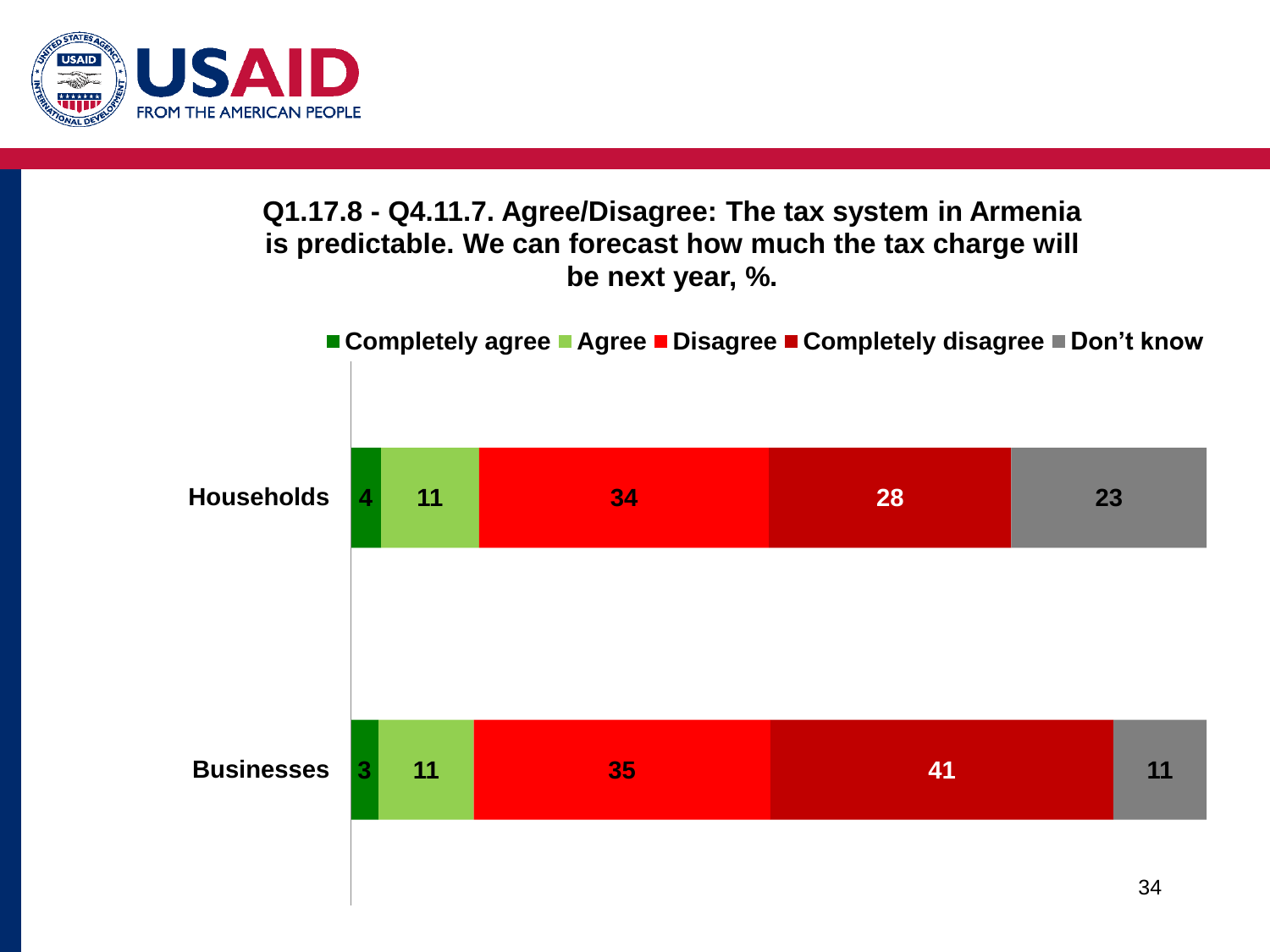

**Q1.11. To what extent are economic entities involved in discussions of initiatives to amend tax legislation, %?**

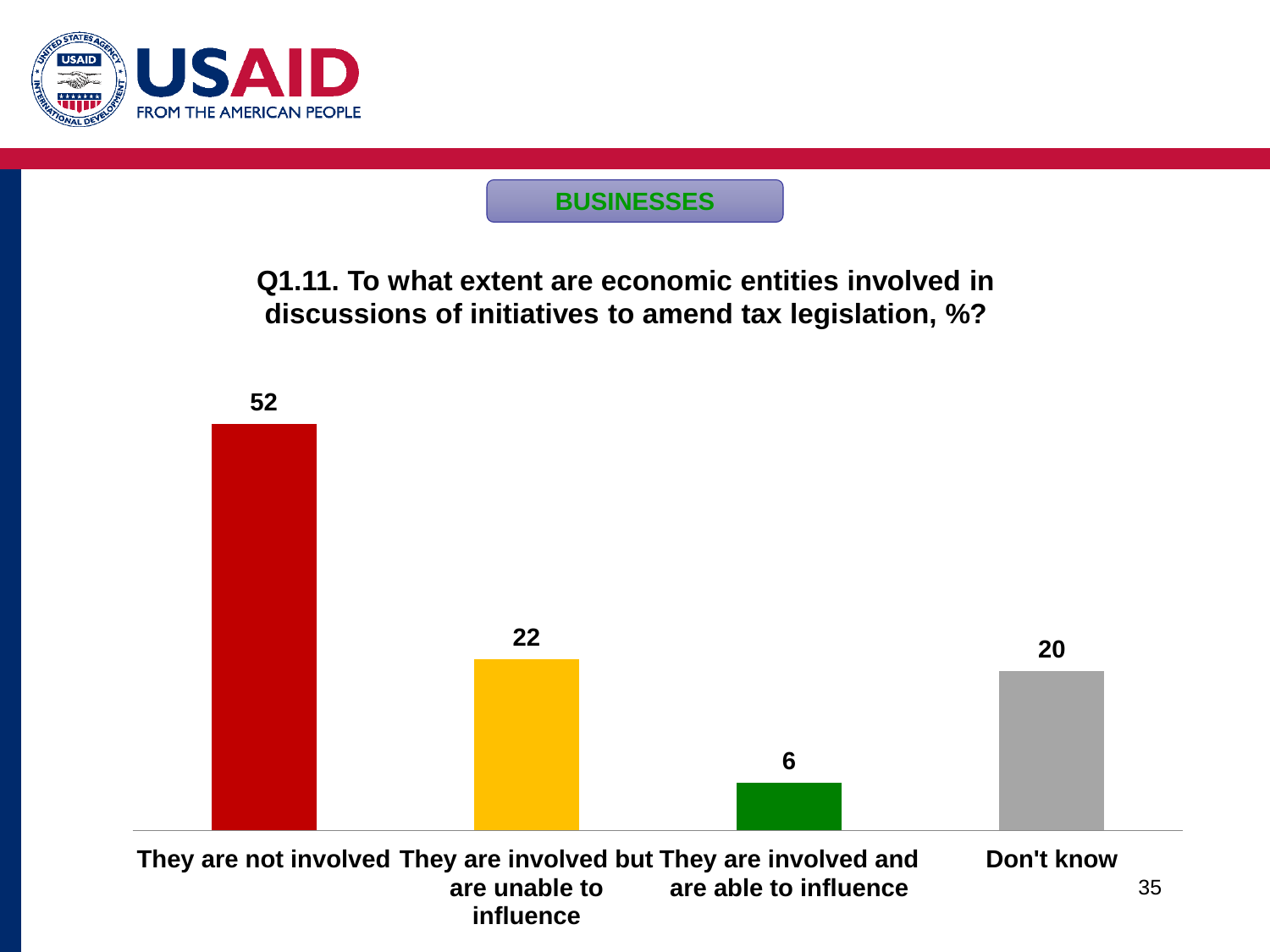

**Q1.12. What is the impact of recent measures taken by the Government towards improvement of tax legislation and administration on business activity and environment, %?**

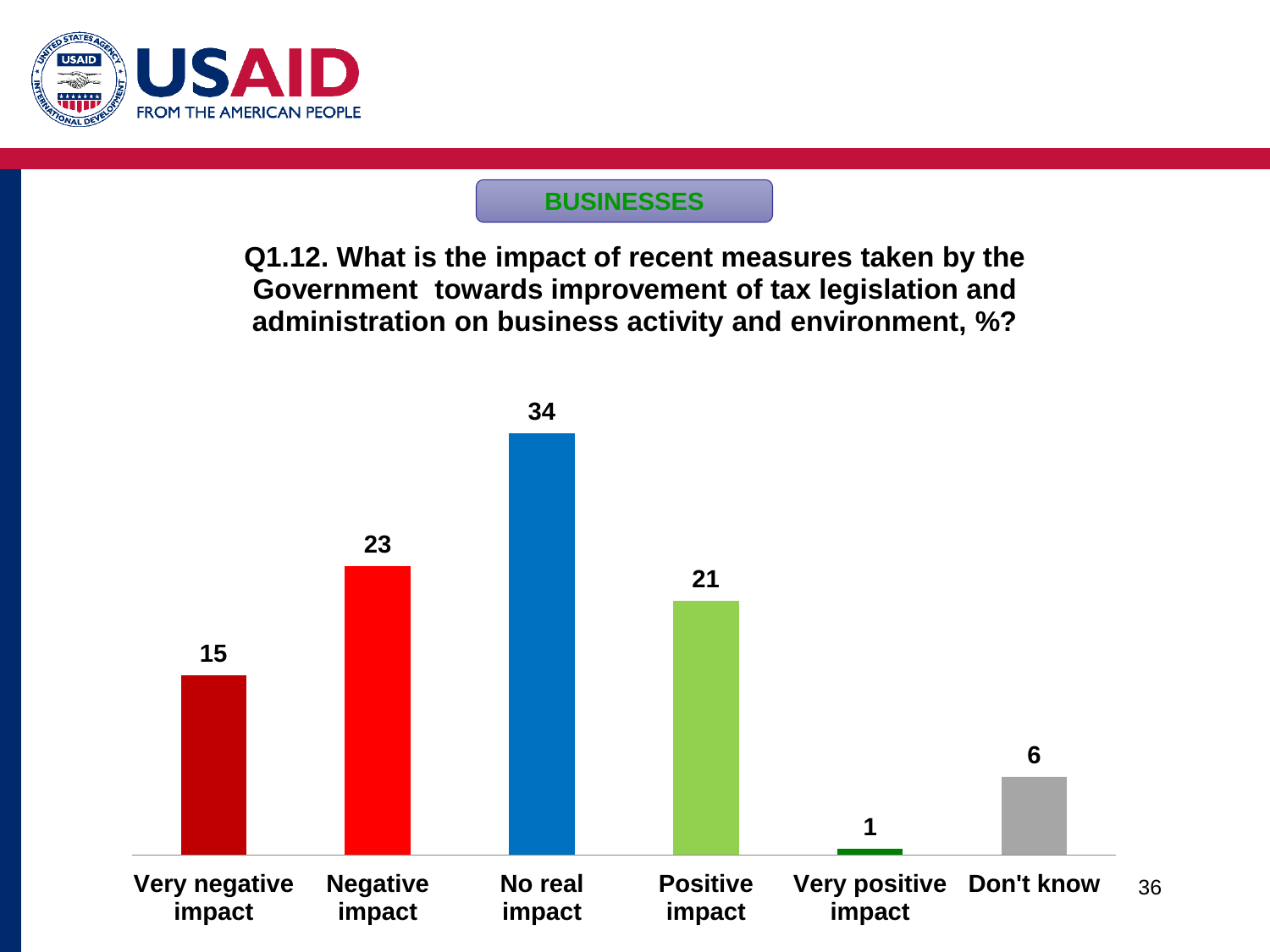

**Q1.7 - Q4.1. Which of the following definitions should serve as a main goal of tax authority (more than one answer allowed), %?** 

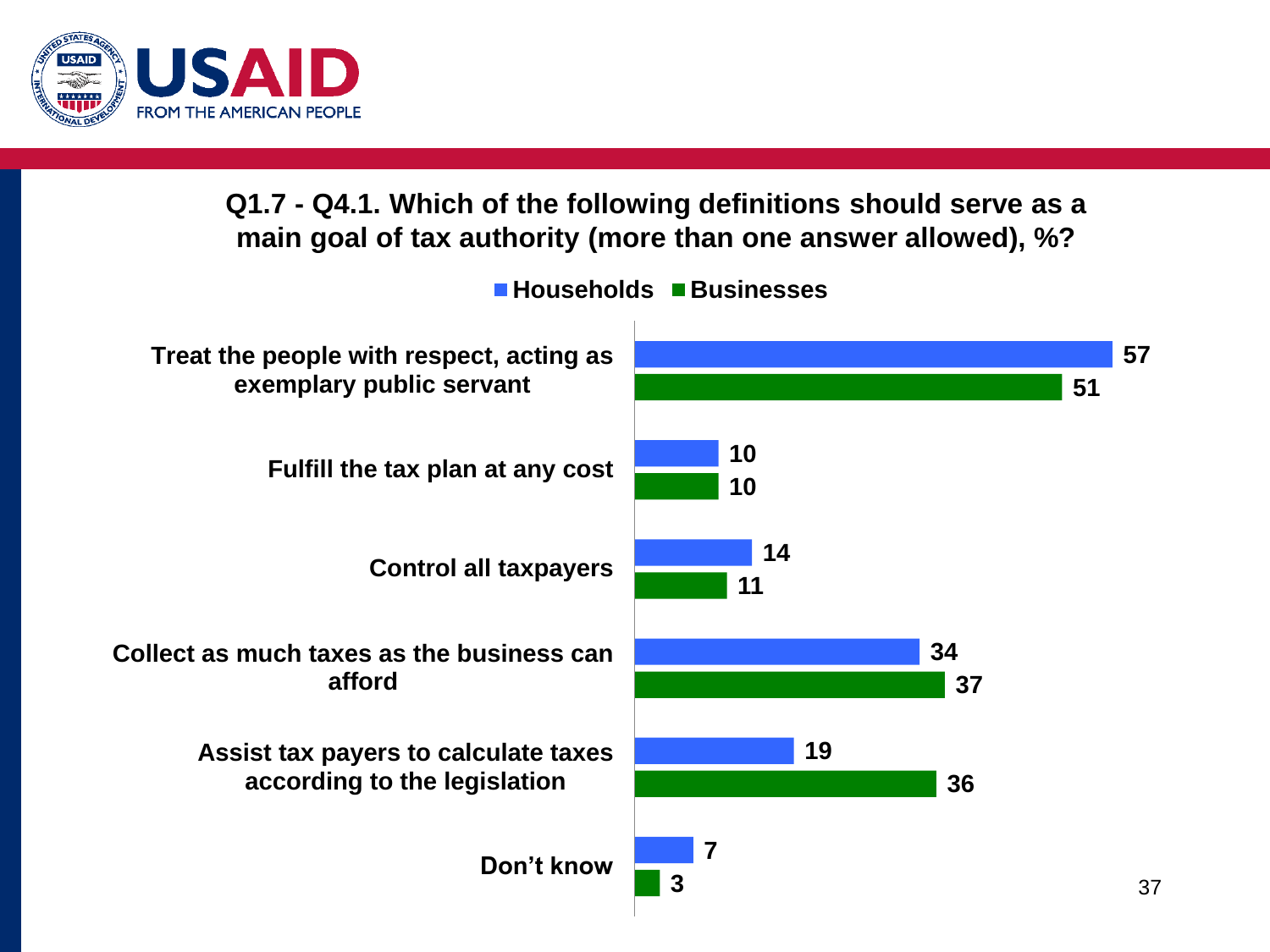

# HOW USEFUL ARE THE ACTIVITIES OF TAX AUTHORITIES?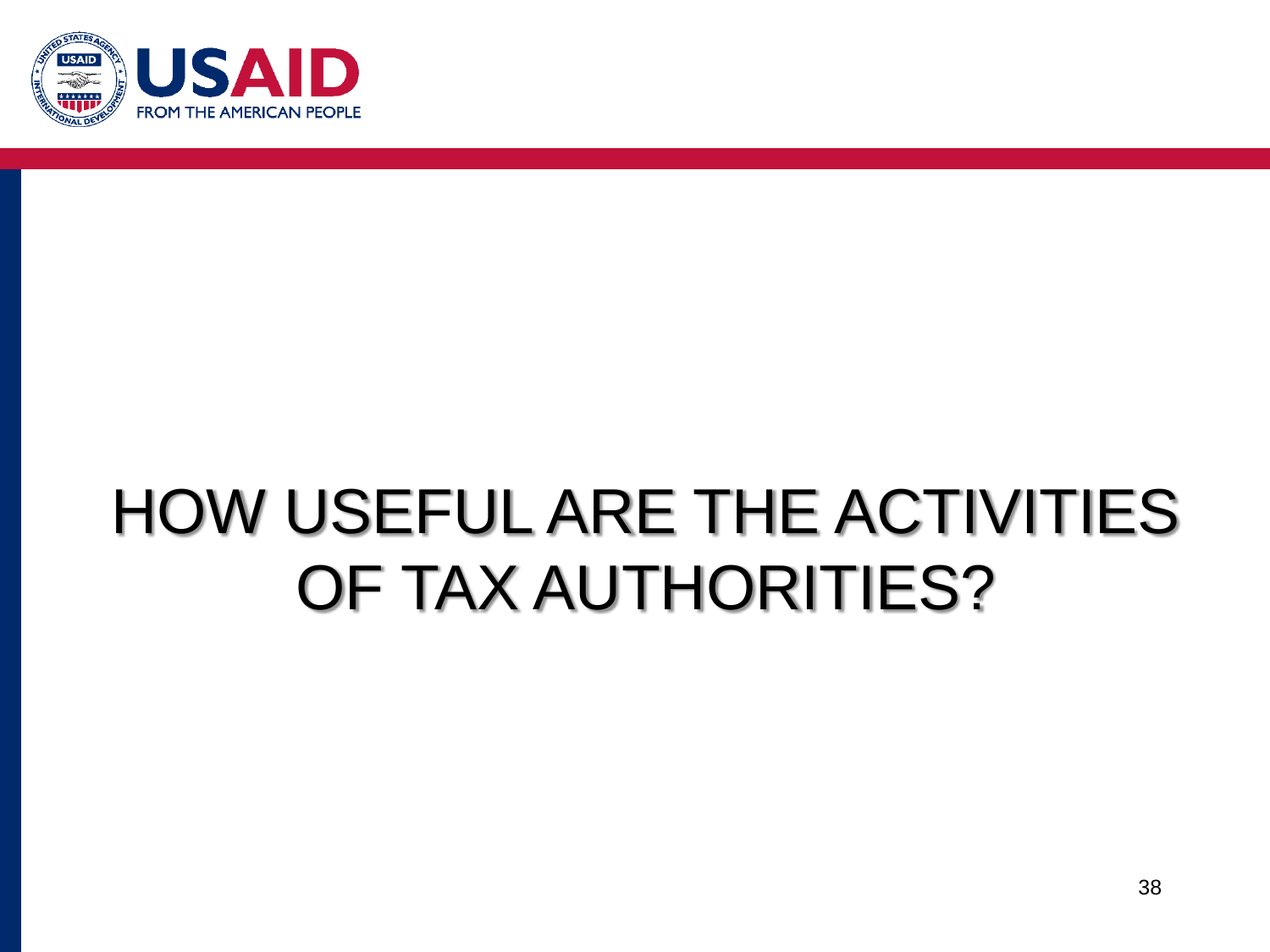

#### **HOUSEHOLDS**

 **1 1 1 1 1 1 1 1 System of writing out the tax accounts RA taxpayers search system Electronic mail delivery system Online notification system Online correspondence system Tax calendar System of registration of law abiding taxpayers Electronic system of submitting the reports Call center Hot line Q1.23. How would you assess the following services delivered by the RA Tax Service, %? Very useful Useful Useless Completely useless Don't know**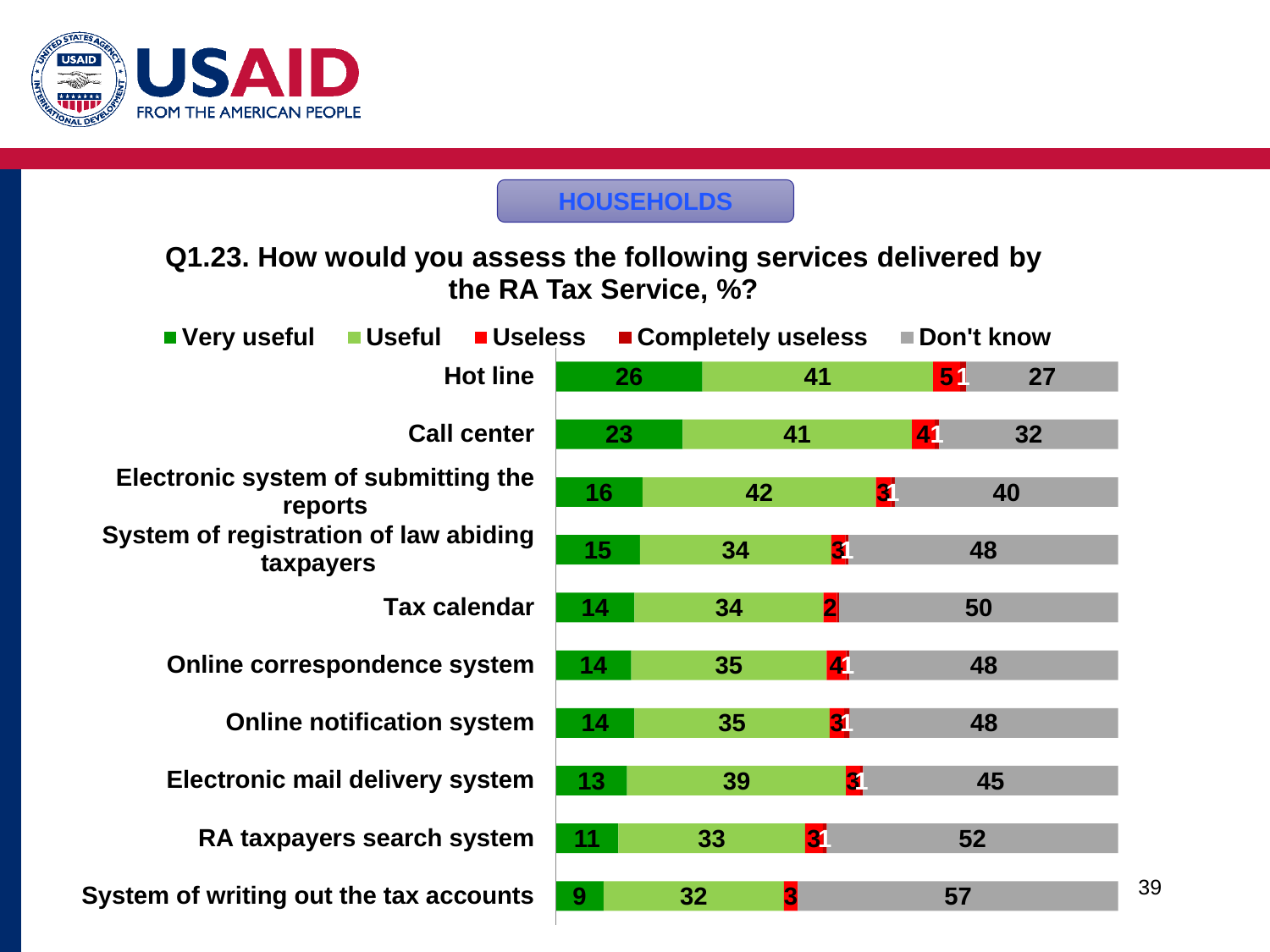

#### **Q5.3. How would you assess the following services delivered by the Tax Service, %?**

| ■Useful<br><b>Useless</b><br>■ Very useful           |    | ■ Completely useless | Don't know                       |                                      |
|------------------------------------------------------|----|----------------------|----------------------------------|--------------------------------------|
| Electronic system of submitting the<br>reports       | 30 | 45                   |                                  | 15<br>$\overline{7}$<br>$\mathbf{2}$ |
| <b>Tax calendar</b>                                  | 25 | 42                   | $\overline{7}$                   | 25                                   |
| System of issuing tax accounts                       | 21 | 37                   | $\begin{array}{c} 7 \end{array}$ | 33                                   |
| <b>Hot line</b>                                      | 21 | 44                   | 10<br> 4                         | 21                                   |
| <b>Taxpayers search system</b>                       | 21 | 35                   | 9 <sub>1</sub>                   | 34                                   |
| <b>Call center</b>                                   | 20 | 44                   | 3 <br>9 <sub>1</sub>             | 24                                   |
| <b>Email delivery system</b>                         | 19 | 43                   | 6 2                              | 29                                   |
| System of registration of law compliant<br>taxpayers | 19 | 40                   | 72                               | 32                                   |
| <b>Online notification system</b>                    | 19 | 41                   | 8 <sup>2</sup>                   | 30                                   |
| Online correspondence system                         | 18 | 40                   | $7\,$ 2                          | 32                                   |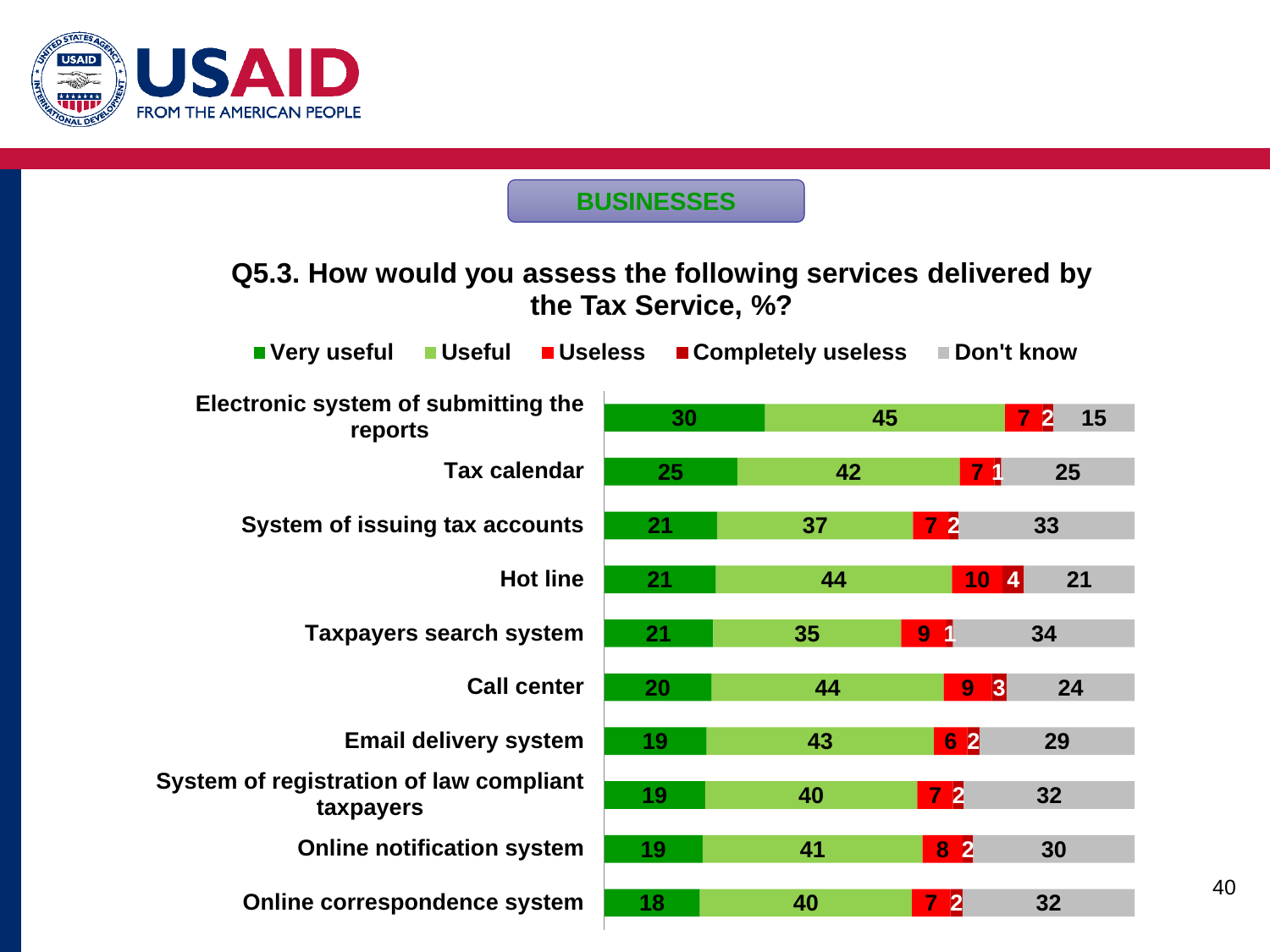

# ARE ARMENIANS PROUD TO PAY TAXES?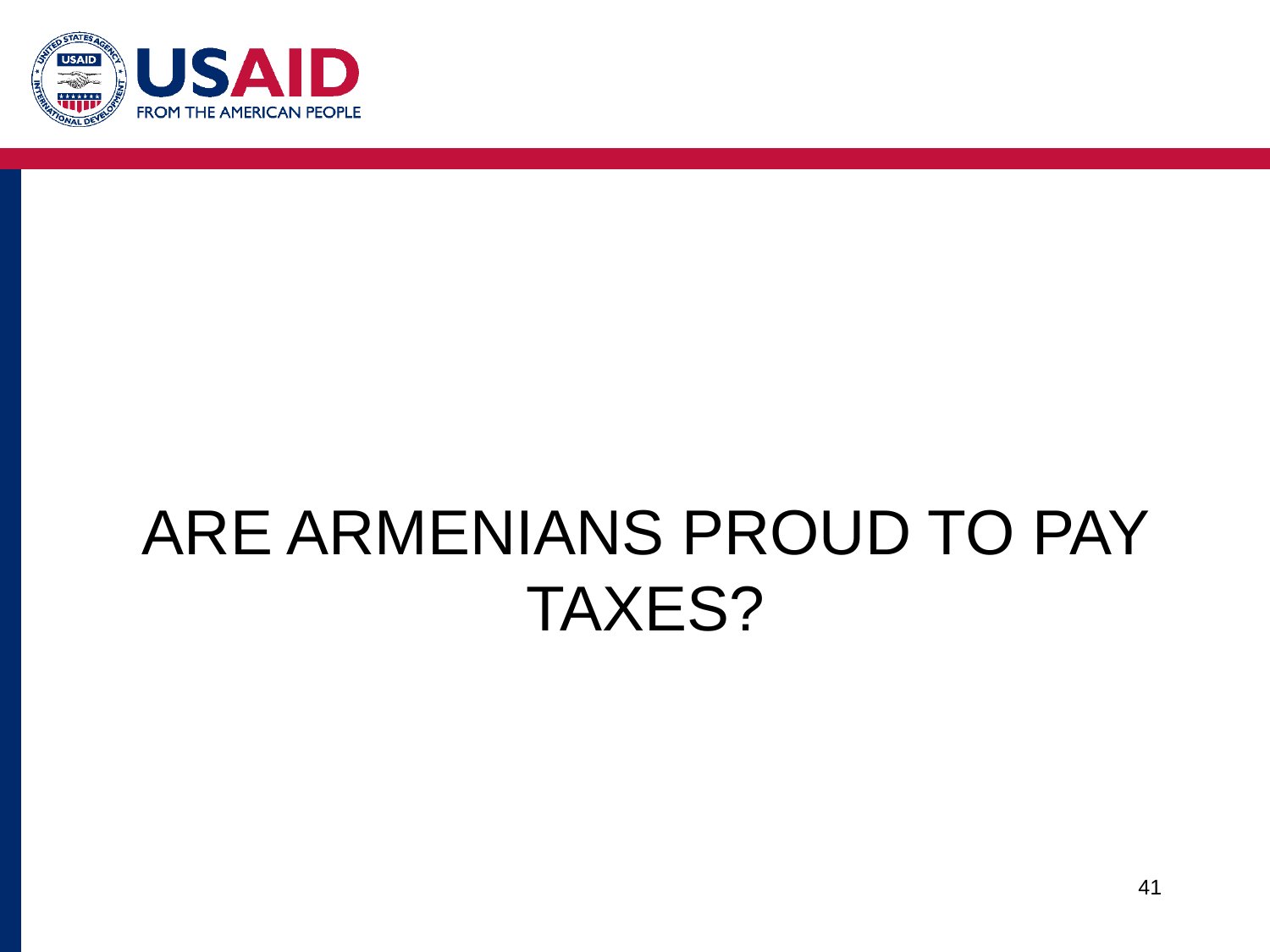

#### **HOUSEHOLDS**

#### **Q1.29. Are you proud to pay taxes, %?**